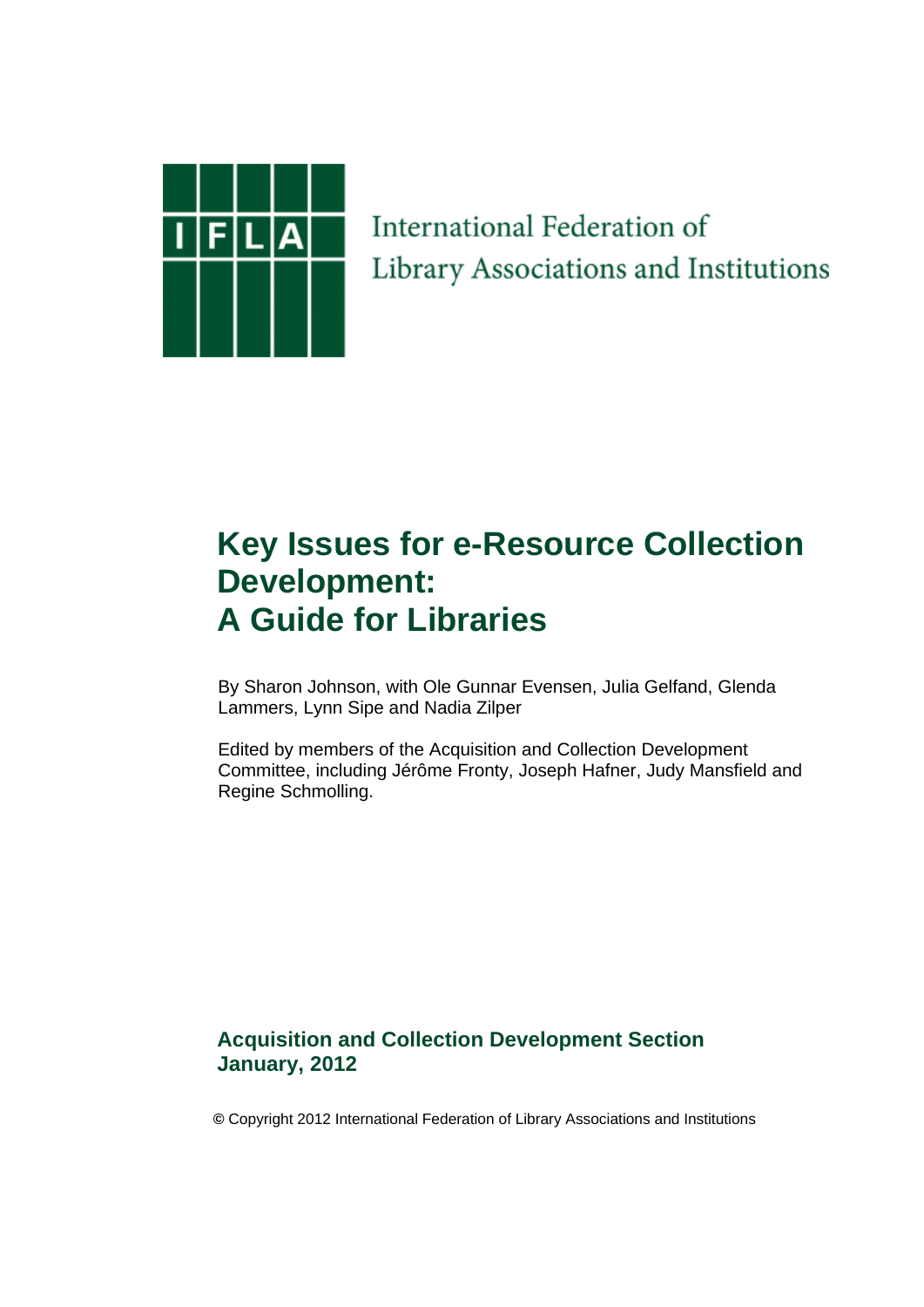# **Contents**

| 1.0 |                |  |  |
|-----|----------------|--|--|
| 2.0 |                |  |  |
|     | 2 <sub>1</sub> |  |  |
|     | 2.2            |  |  |
|     | 2.3            |  |  |
|     | 2.4            |  |  |
|     | 2.5            |  |  |
| 3.0 |                |  |  |
|     | 3.1            |  |  |
|     | 3.2            |  |  |
|     | 3.3            |  |  |
|     | 3.4            |  |  |
|     | 3.5            |  |  |
| 4.0 |                |  |  |
|     | 4.1            |  |  |
|     | 4.2            |  |  |
|     |                |  |  |
|     |                |  |  |
|     |                |  |  |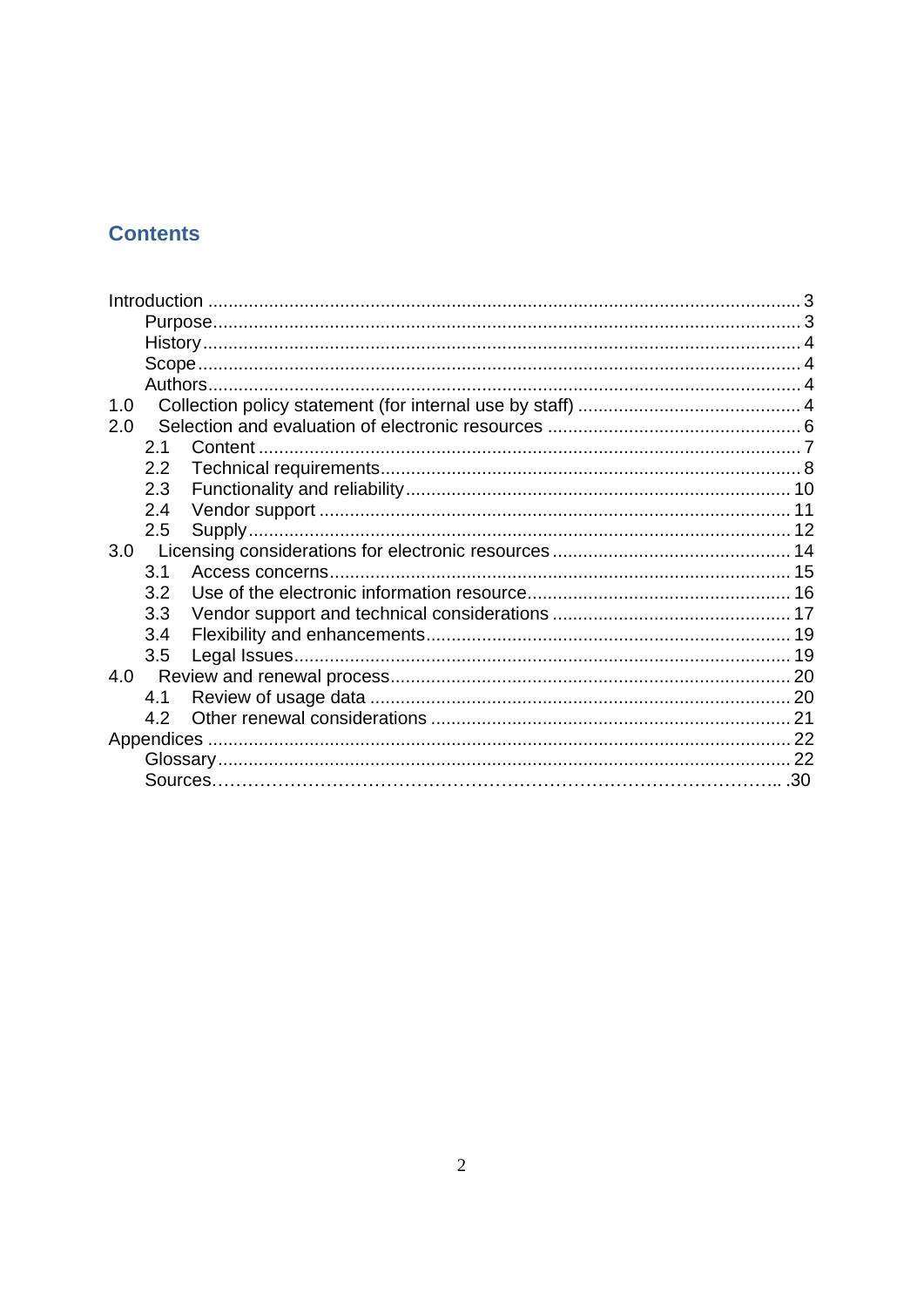# **Introduction**

Electronic resources represent an increasingly important component of the collectionbuilding activities of libraries. "Electronic resources" refer to those materials that require computer access, whether through a personal computer, mainframe, or handheld mobile device. They may either be accessed remotely via the Internet or locally. Some of the most frequently encountered types are:

- E-journals
- E-books
- Full-text (aggregated) databases
- Indexing and abstracting databases
- Reference databases (biographies, dictionaries, directories, encyclopaedias, etc.)
- Numeric and statistical databases
- E-images
- E-audio/visual resources

This *Guide* focuses exclusively on electronic resources whether acquired via purchase or license, free from the web, born digital or multiple format materials (e.g., CD-ROM combined with a book). Electronic resources present a number of challenges not encountered with the selection and acquisition of traditional analog materials and it is advisable for the library to develop clear policies and processes for the selection and management of such resources. This will provide clarity to staff and ensure that electronic resources within the library are developed with due consideration of cost, technical feasibility, licensing, access and preservation requirements, and constraints.

#### **Purpose**

The purpose of this *Guide* is to help develop an awareness of the key issues that every library will need to consider and address in developing an e-portfolio. The *Guide* is not intended to be exhaustive, but is written to provide a reasonable and informed introduction to the wide range of issues presented by electronic resources.

A guide that addresses an evolving subject area, such as electronic resources, requires updates. Thus, updates to this *Guide* at appropriate intervals, as determined by the Standing Committee of the IFLA Acquisition and Collection Development Section, will replace the previous edition on IFLANet. The current document is simply a snapshot of best practices at this point in time.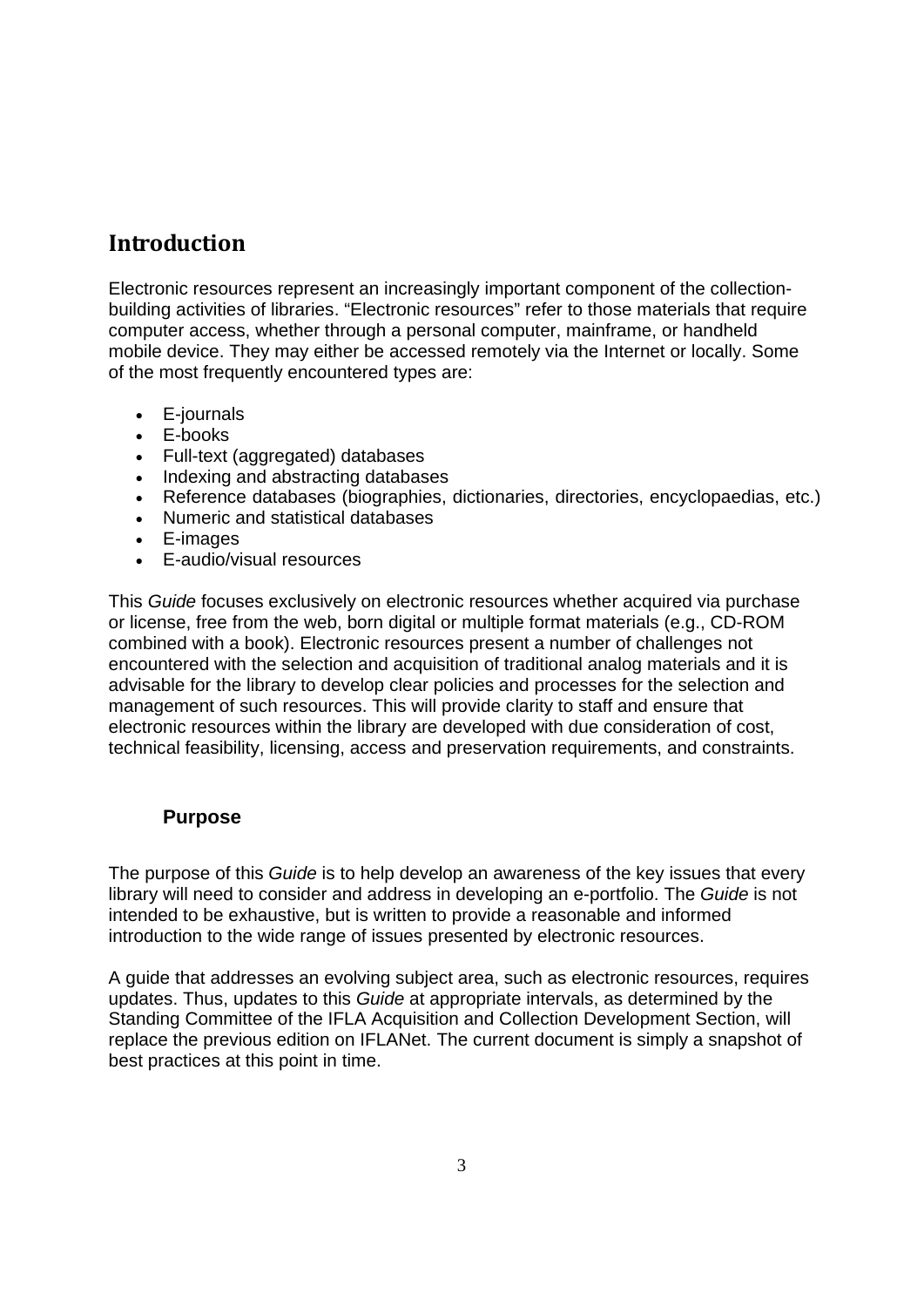#### **History**

The Acquisition and Collection Development Section was established in 1996, with the name being changed from Acquisition and Exchanges Section after the Istanbul Conference in 1995. At the Standing Committee's Mid-Term meeting in Bologna, February 2005, the Committee acknowledged the need to develop a publication, originally envisioned as a handbook, on e-resources in libraries. Further discussions since the idea was originally raised have evolved into the notion of creating a more practically-oriented guide for librarians and administrators. This version of the *Guide* is the result of numerous meetings held and presentations made in recent years.

#### **Scope**

This document is intended for use by libraries around the world regardless of experience in dealing with electronic resources and regardless of service orientation (e.g., academic, public).

This document is arranged in four broad sections, each focusing on a key aspect or critical sub-aspect of the electronic resource process in libraries: collection development, selection and evaluation, licensing and review/renewals. There is an appendix providing a definition of terms which appears within this document, as well as a list of resources.

This document does not cover acquisition, delivery and access management, promotion of resources and user training and support. It is the intention of the Standing Committee to produce and publish a separate guide covering these aspects of electronic resource management within libraries. Selection of content for digitisation from the library's own collection is also not considered within this document.

#### **Authors**

The authors of this guide are Ole Gunnar Evensen, Julia Gelfand, Sharon Johnson, Glenda Lammers, Lynn Sipe and Nadia Zilper, in consultation with IFLA's Acquisition and Collection Development Section, including Jérôme Fronty, Joseph Hafner, Judy Mansfield, Regine Schmolling and others on the committee. We thank Sharon Johnson for her editing on the final drafts of the work in preparation for publishing.

## **1.0 Collection policy statement (for internal use by staff)**

While traditional collection development criteria, such as subject, level and target audience apply to the selection of most electronic titles, the management of this format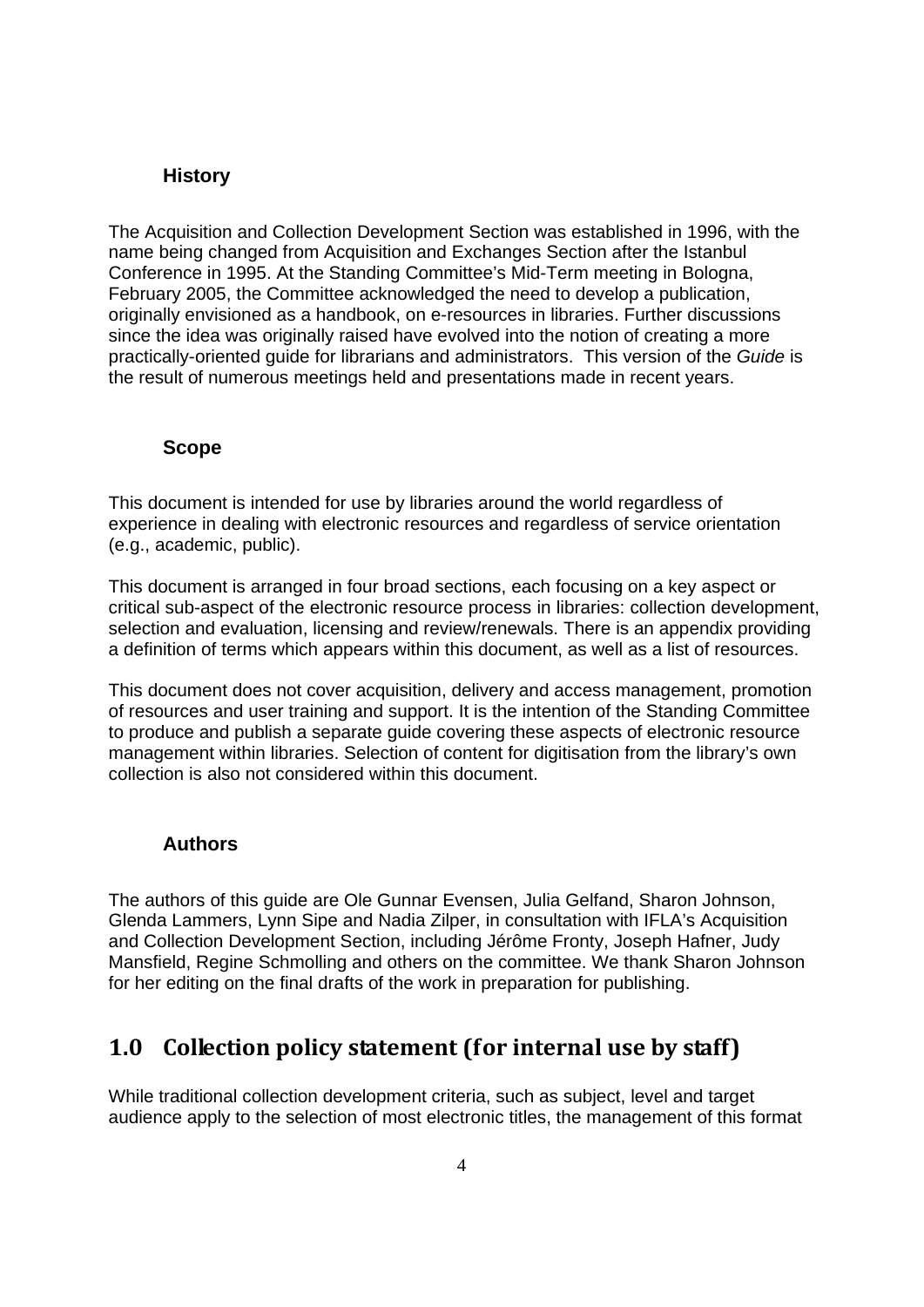is more complex and as such, it is good practice to develop a supplementary policy which addresses specific format related issues. Such a policy should be used in conjunction with the more traditional collection development policy and not in isolation.

The policy should provide guidance to assist selectors in establishing the library's expectations and preferences in relation to:

- **Technical feasibility** including, but not limited to:
	- a) Availability, e.g., remote access, stand-alone access.
	- b) Authentication, e.g., IP [Internet Protocol] filtering or login password.
	- c) Hardware and software compatibility and capability.
	- d) Storage and maintenance, e.g., remote hosting v. local hosting.
	- e) Platforms which facilitate access to e-resources.
- **Functionality and reliability** including but not limited to:
	- a) Search and retrieval functionality, e.g., truncation, browsing, search history, transliteration.
	- b) Exporting and downloading, e.g., printing, e-mail, downloading to a machine, and downloading to an electronic device.
	- c) Sorting and ranking abilities for database results. For example: author, title, date, relevancy, facets, etc.
	- d) Interface, e.g., system intuitiveness, navigation, help and tutorials.
	- e) Integration.
	- f) Reliability and availability, e.g., response times, 24/7 access.
- **Vendor support** including but not limited to:
	- a) User training and support.
	- b) Trials and product demonstrations.
	- c) Technical support and system notification process.
	- d) Statistical reporting.
	- e) Customization, e.g., branding.
	- f) Provision of bibliographic data, e.g., MARC records.
	- g) Data security and archiving policies.
- **Supply** including but not limited to:
	- a) Purchase model, e.g., purchase, subscribe, pay per view, rental.
	- b) Pricing models, e.g., selective v. big deal.
	- c) Access options, i.e. single user, multiple users.
	- d) Archiving and post termination rights.
	- e) Maintenance fees.
	- f) Cancellation rights.
- **Licensing** including but not limited to:
	- a) Model/Standard license.
	- b) Governing laws.
	- c) Liability for unauthorized use.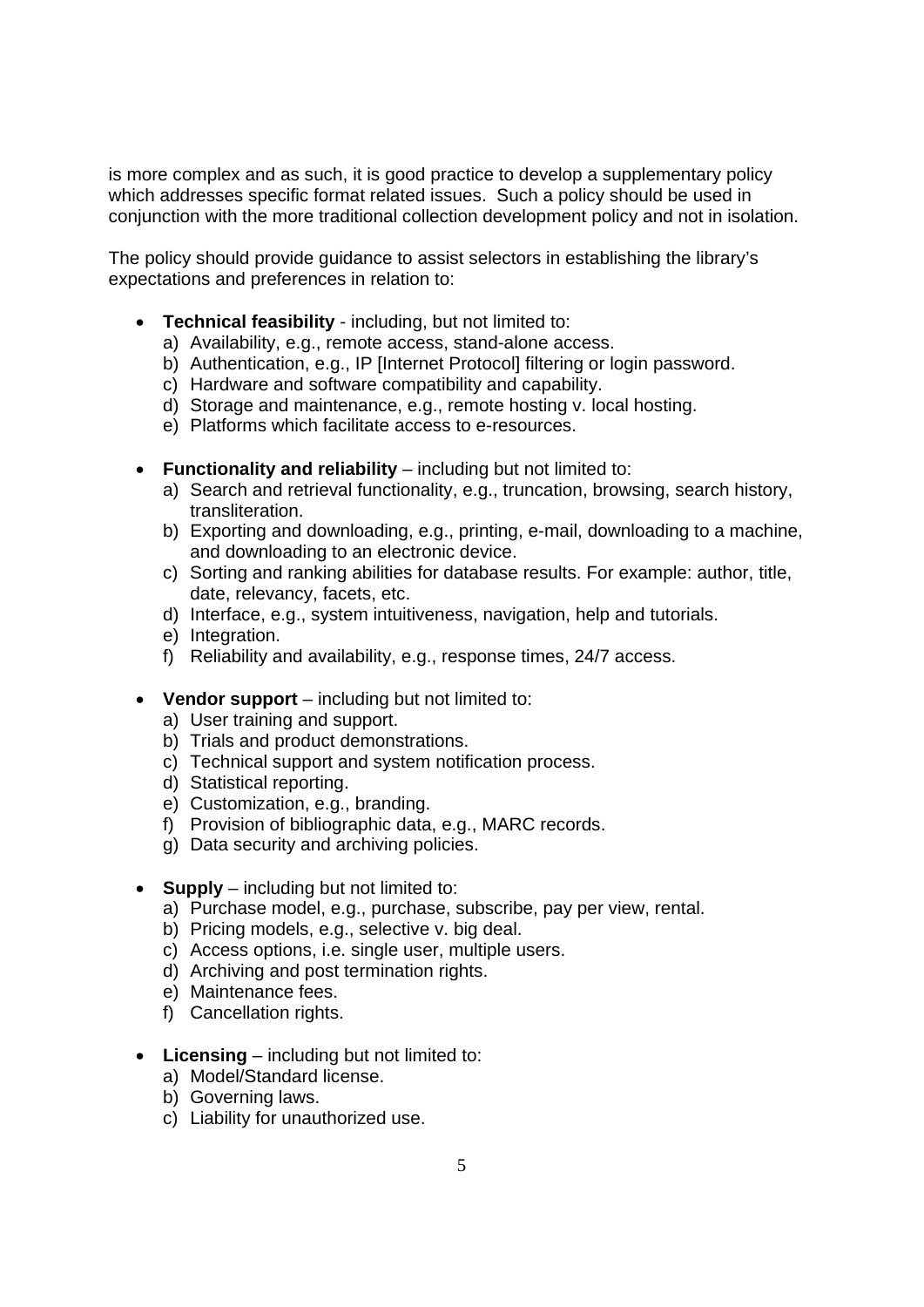- d) Definition of authorized users.
- e) Definition of authorized sites.
- f) Fair use provision.
- g) Termination.
- h) Refunds.
- i) Period of agreement.
- j) Compliance with the governing laws of the library's or consortium's legal jurisdiction (province, state, country).

These issues are explored in greater detail in Section 2 – *Selection and evaluation of electronic resources* and Section 3 – *Licensing considerations for electronic resources* 

The policy should also provide guidance to assist selectors on format preference when faced with the choice of content available in both print and electronic formats. Considerations relating to format preference, including decisions on de-duplication (i.e. where titles are already acquired in multiple formats), may include, but are not limited to, the following:

- **Currency** resources with print equivalents should not lag behind their print counterparts.
- **Value for money** the electronic resource should provide sufficient added value over the print equivalent of other formats (e.g., increased functionality, increased accessibility).
- **Accuracy and completeness** the electronic resource should reflect the same or increased content as compared with the print equivalent.
- **Duplication** duplication may be considered if the electronic publication is not archived and retention is expected; if the cost of duplication is minimal and multiple formats best meet the needs of different users in terms of access and convenience.

Finally the policy should also provide clear guidance on cycles of review and deselection policies for electronic resources where additional criteria related specifically to format, such as obsolescence, platform reliability, etc., may apply.

The formulation of an electronic information resources collection development policy should help ensure consistency of approach and ensure that electronic resources acquired are appropriate and that due consideration is given to the full cost (immediate and ongoing).

 The policy will also help ensure that electronic resources can be fully exploited by reducing exposure to a variety of risks and potential liabilities.

# **2.0 Selection and evaluation of electronic resources**

For traditional library materials, the selector makes the decision to acquire an item with only limited consultation with other departments following established policies and guidelines. Electronic resources present a number of hurdles not encountered with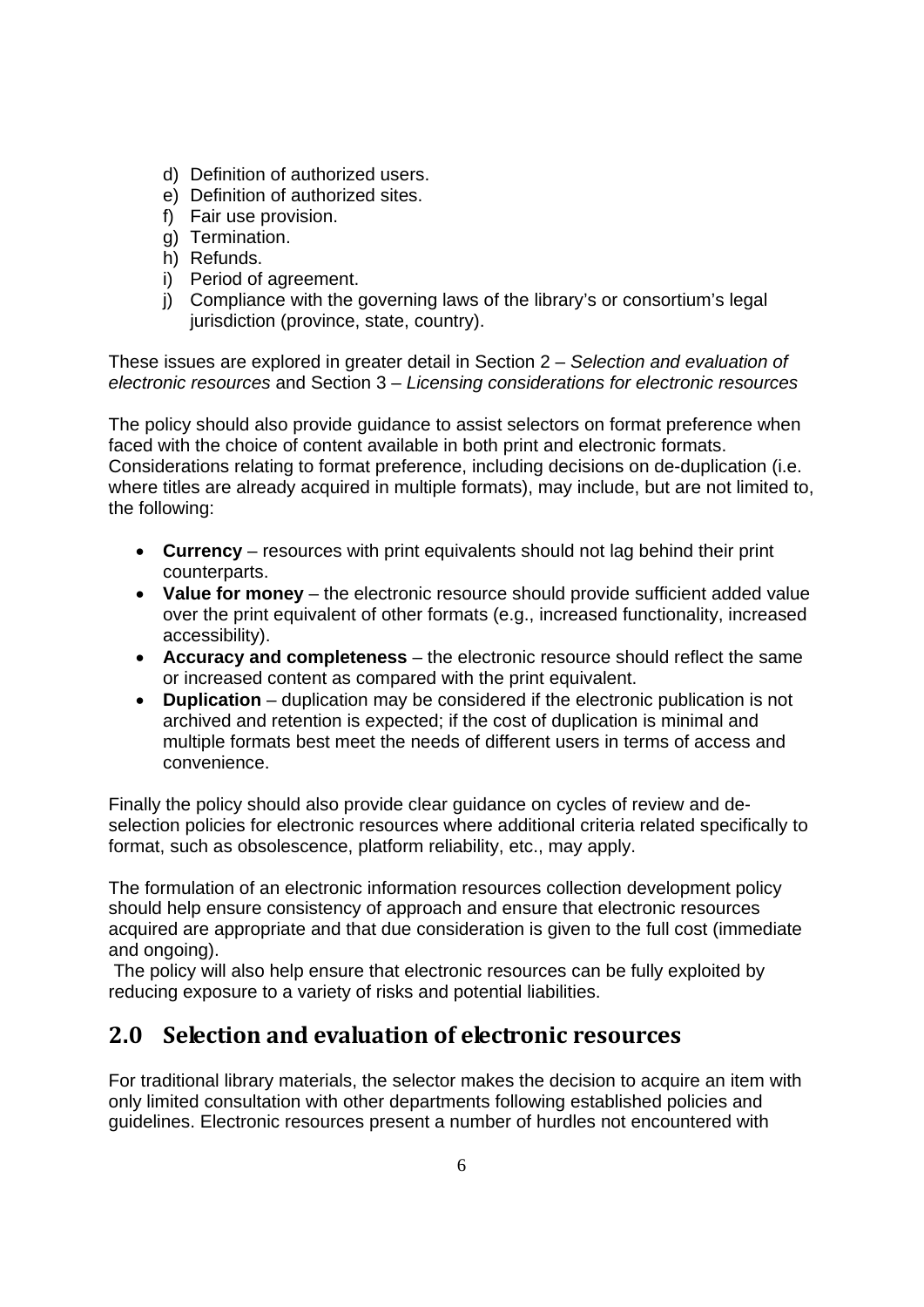traditional library materials. In addition to the criteria that apply to analog materials, electronic publications raise complex issues around licensing, access, networking, pricing, ownership, and rapidly changing technology and standards. With electronic resources the selector cannot make a decision to acquire an electronic resource in isolation and must liaise closely with other departments in the library to evaluate the suitability of a resource prior to the decision to acquire. Typically this will involve consultation with staff responsible for technical systems and services, acquisitions, resource discovery (cataloguing and access), contracts and licensing, and service delivery.

To ensure consistency of approach it is good practice to establish clear guidelines and processes for the selection of electronic resources. These might include the development of a check list for selection and evaluation; establishing clear roles and lines of responsibility and consultation and the establishment of an electronic resource evaluation panel which could be composed of a group of electronic resource stakeholders from various departments within the institution.

To involve users in collection development the library may consider ways in which to receive feedback from it's user on electronic resources. This could include feedback on potential new resources as well as feedback on existing resources. The library should also inform users about new content and services as well as potential temporary problems accessing electronic resources.

To establish if an electronic resource is appropriate for the library's collection and to help determine the true and hidden cost implications of acquisition, storage, maintenance, preservation and other issues, detailed information regarding the item is required. This information needs to be reviewed against the library's electronic resource collection development policy (see Section 1). The type of information the library will find useful to collect and consider is detailed in Sections 2.1-2.5 below. In some instances libraries may find it helpful to develop an e-resource selection and evaluation checklist with a detailed set of questions the selector must answer as part of the selection and evaluation process. Such a checklist might include specific rules regarding prioritisation of platforms or providers to provide additional guidance for selectors for e resources which might be available on multiple platforms via different providers.

#### **2.1 Content**

Initially electronic resources need to be reviewed and evaluated for selection from a content perspective against the same policies, guidelines and criteria that apply to print resources. Typically such criteria might state that the resource:

- Support the main research aims and goals of the organization.
- Complement or add depth or breadth to the existing collection supported by subject profiles.
- Be of a certain quality, e.g., peer reviewed, or have a reputable producer.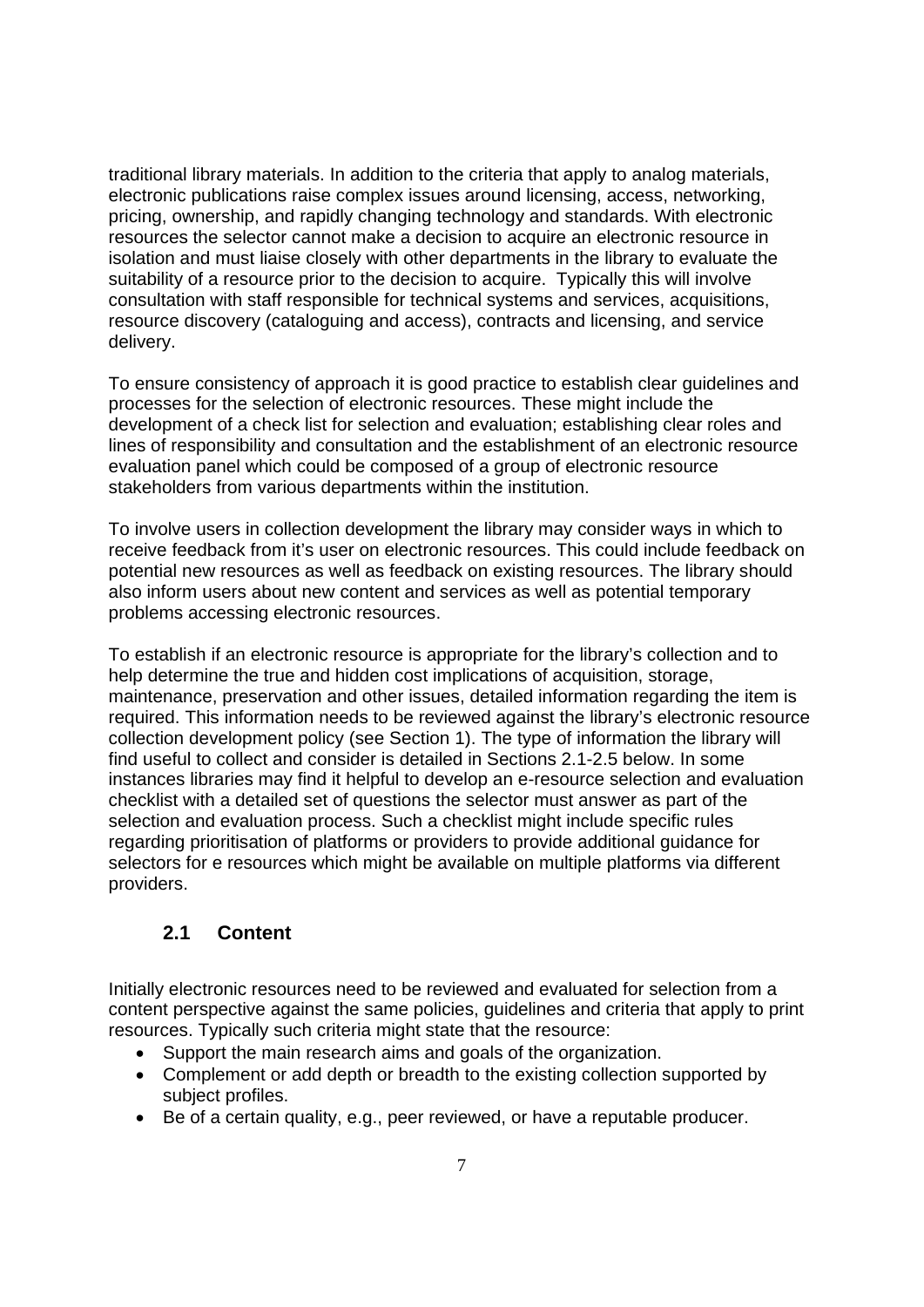- Support the requirements of the/a key audience.
- Generate an acceptable level of use.

Once the main selection criteria have been met, then a number of additional content criteria, unique to electronic resources, need to be considered. These criteria are particularly important in helping to determine the preferred format in which to acquire an item where there is both a print and electronic equivalent. These include the consistency of the electronic publication with any print equivalent, the currency of the online content and frequency of updates, the availability of back issues, archiving, the added value of the electronic resource over other formats, and pricing.

## **2.2 Technical requirements**

Electronic resources also present a number of technical issues that need to be considered to ensure resources are compatible with existing library hardware and software and that the library has the capability to provide and effectively maintain access to resources on an ongoing and cost effective basis. Evaluation should be in consultation with the appropriate technical staff and should include consideration of the following:

- **Method of Access** What methods of access are available (e.g., stand-alone, remote via Web, local Web mount or hosting)? Access to remote hosts via Web is often preferable because it provides additional benefits such as faster updating, optimum access, reduced burden in terms of storage, preservation and maintenance.
- **Authentication** What methods of authentication are available (e.g., IP filtering, login and password)? Access via IP filtering is usually preferable because it typically provides simultaneous access for multiple users. IP-address recognition also provides access to users via a proxy server allowing authorized library users to access content from outside the physical confines of the library. In such circumstances a commercial database "sees" and recognizes the library IP address, not the user's home or any other IP addresses, and grants this user access. It should however be noted that access via proxy server must be predetermined in the license agreement (see Section 3.1).

Access via login and a password is less preferred as it presents a number of challenges around dissemination and control of passwords, particularly when a library serves a large user base. If a vendor insists on password-based access, a disclaimer in the license agreement must be made about the library's inability to control distribution of this password to non-affiliates.

• **Compatibility** – The resource should be compatible across a range of platforms and where local installation and maintenance are required, should be compatible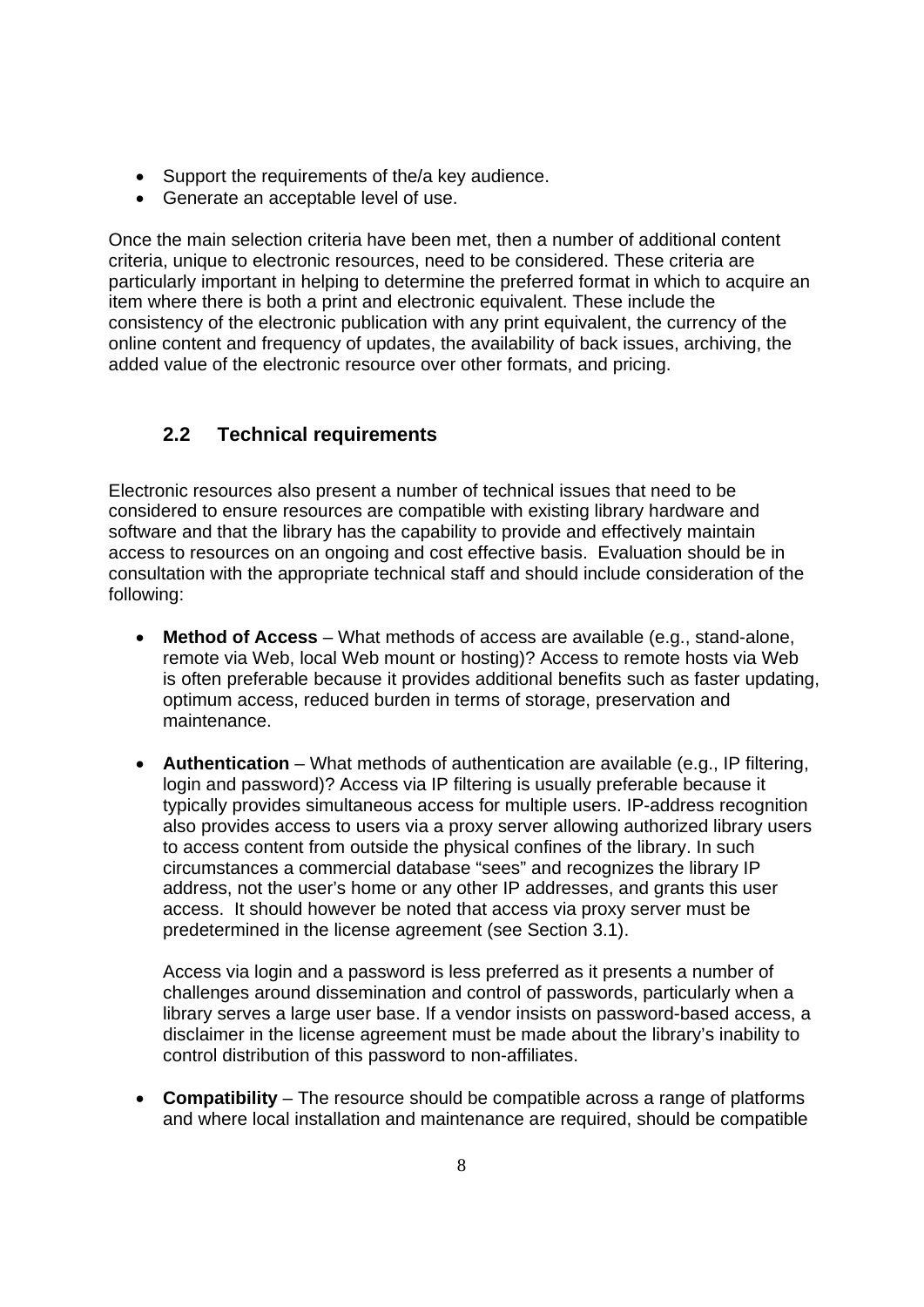with existing hardware and software supported by the library. The selector should also determine if the electronic resource requires any special hardware, software, multimedia and/or audio capabilities. Where this is the case consideration needs to be given to the additional cost of acquiring, installing and supporting the appropriate software or multimedia components. Consultation with staff responsible for reference services may be needed to determine if software or add-on components are required for all or only some of the public PCs before making a selection decision. Examples of where compatibility issues might be presented include where web browsers are required or where the database file format varies from the norms.

*Browsers*: The issue of web browsers is very important. Occasionally, libraries might have older versions of browsers installed on public PCs, while the databases are designed for the newer versions. Once more, the selector has to negotiate with the technical systems/IT people. Some of the databases (particularly those with text in non-Roman script) are designed to work only with the latest browser version. UNICODE compliance by browsers and local systems is crucial for adding electronic materials in non-Roman script to the library collection. However, if a selector's institution does not support this particular browser, and is not UNICODE compliant and the selector makes the decision to acquire it, the product will be useless. The selector has to make sure that all the requirements are met before making the acquisition decision. The required browser version, and additional keyboard drivers (if necessary) must be installed on terminals in the public service areas. The library must inform its users about browser requirements, all other requirements, and location of access points.

*Content format*: Determination of which formats database files use is important: HTML, SGML, XML, PDF, epub, etc and media formats such as JPEG, MPEG etc. Each of these formats has positive and negative features. HTML is fine for shorter documents, but if one has to deal with a long document (over 1,000 K), SGML is better for managing large and complex documents giving greater consistency and information integrity, improved precision around information retrieval, flexibility for information reuse, and increased longevity of information. SGML files, however, require Panorama or Multidoc Pro reader installations on every public terminal or every PC from which SGML files are accessed. XML is the most desirable format as it is capable of dealing with large documents and does not require a reader to be installed on a PC. If a serial, for example, has a lot of pictorial material or if it is an art publication, you want these pictures to be preserved. Some of these types of publications are in PDF format. With this format however, one loses global searching capabilities, it takes a long time to download large files, and a different method of navigation is required. In addition, users must have the Adobe Acrobat reader installed on their PCs. Databases of AV contents require different players or programs installed and should allow plug-ins and active controls as well.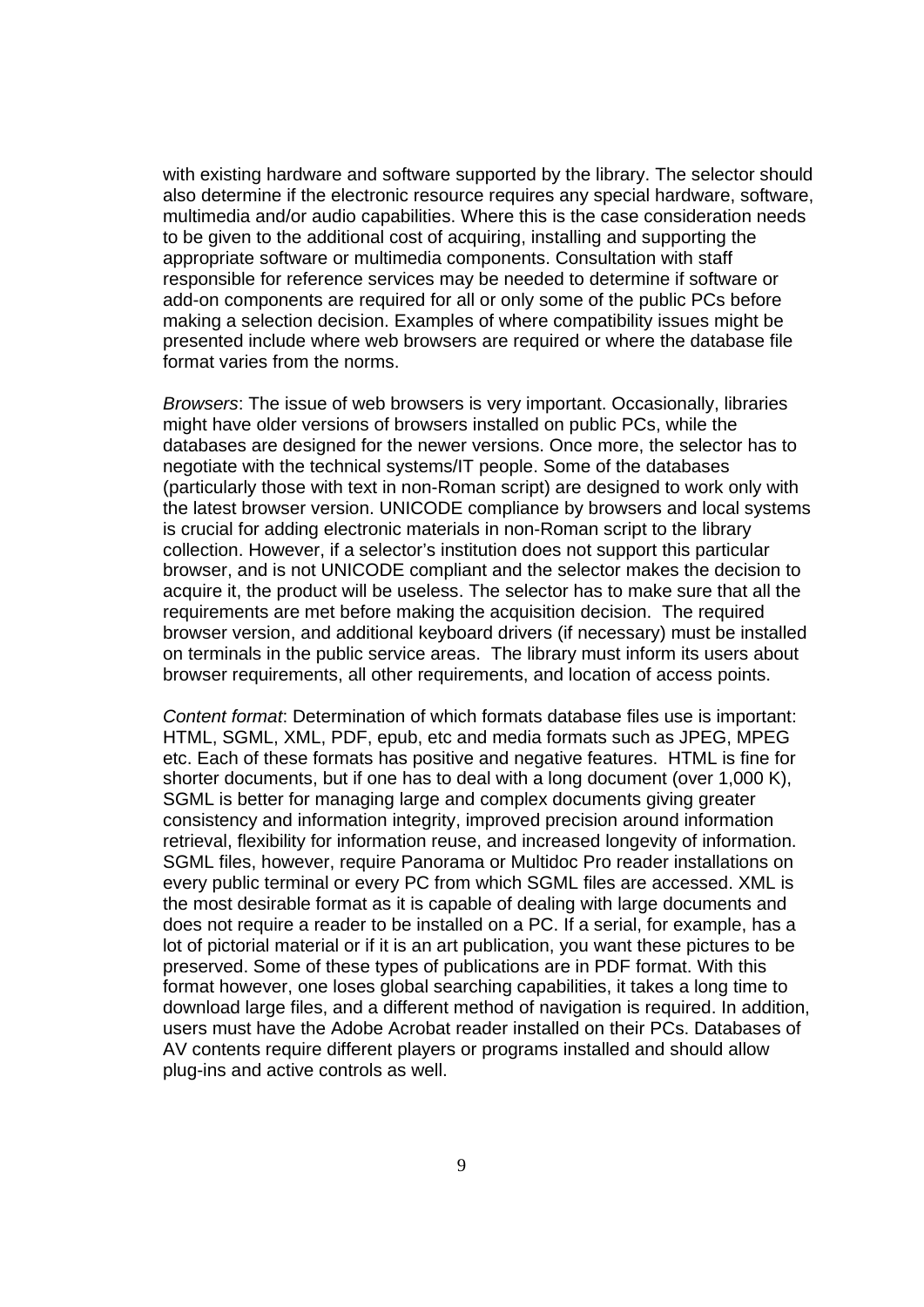#### **2.3 Functionality and reliability**

In assessing the suitability of a resource in terms of functionality and reliability issues, the library may find it useful to evaluate the following:

- **Interface**  The electronic resource interface should be user-friendly, easy to navigate and intuitive. User-friendly resources often include such features as online tutorials, introductory screens, navigation aids and context-sensitive help and personalisation options such as subscribing to feeds/e-mail alerts, save search history etc. The screen design should be easy to read and follow and consideration should be given to the similarity of the resource interface to others already in use and with which users are already familiar.
- **Search and retrieval** The resource should offer a powerful, flexible and userfriendly search engine. Common features might include keyword and Boolean searching, full-text searching, truncation, browsing (index and title), relevancy ranking, thesaurus and search history. Consideration needs to be given to how the search engine works and how issues such as transliteration and diacritics are managed. These are explored in more detail below.

*Search strategies*: Particular consideration should be given to how the search engine works. This knowledge will be helpful in determining appropriate search strategies-particularly important when texts are in languages requiring the use of cases, declensional endings, suffixes, and prefixes. It is important in such cases to understand whether searching is set up to retrieve exactly the set of characters the user has entered, or if it will also retrieve all words with the same root and whether options are available to limit or expand searching.

*Transliteration*: Sometimes texts in databases are in Roman script, inhibiting the searching capabilities for subject and resources from other countries that use non-Roman scripts. For example, an article that deals with a country that uses the Cyrillic alphabet may not be found based on a Roman script search query. The selector needs to know what transliteration system is used for articles written in English or any other Western European languages for personal, corporate, and geographic names originating in languages that do not use Roman script. There is a big difference, for example, between the spelling of the name of the former Russian president - Yeltsin and El'tsin or Eltsin; each spelling could result in different search results.

*Diacritics*: Many languages use diacritics. The selector needs to check whether diacritical marks affect the outcome of searching. For example, to conduct searching in the Czech newspaper *Lidové noviny*, the user must have an add-on Czech keyboard driver installed on his or her computer. In the case of Lidové noviny, searching is impossible without diacritics.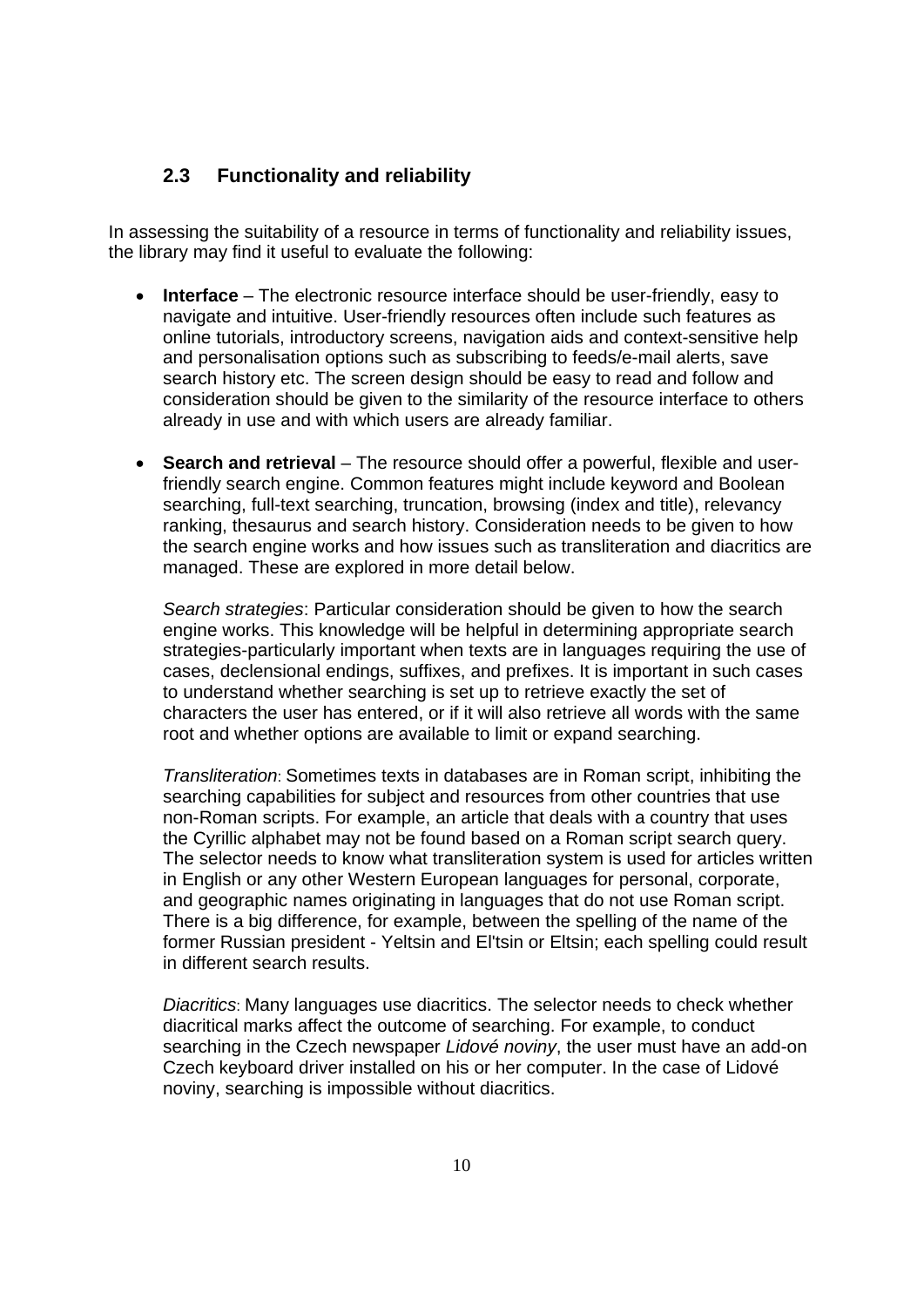- **Exporting and downloading** A range of export options such as e-mail, printing, and downloading (to a machine or a Personal Digital Assistant) should be supported. Provision of citation downloads to citation management software (such as Endnote, Mendley, BibTex etc.) should be available. Consideration needs to be given to the ease of printing or downloading and to any restrictions or additional fees imposed.
- **Response, reliability and availability** The system should be available 24/7. It should be stable with limited evidence of unscheduled downtime. The system should be technologically up-to-date and have the appropriate capacity and network infrastructure to support multiple users and optimum response times. Expectations around system availability, maintenance and support should be reflected within the licence agreement.
- **Integration** The system should support integration with other resources via reference and full-text linking. The content should be indexed in discovery tools to facilitate effective discovery and delivery of local and remote resources.

## **2.4 Vendor support**

Consideration needs to be given to how well established, and reliable an electronic resource vendor is and to the range of technical and user support services they are able to provide. It is useful to determine the range of vendor support services available, including:

- **Trial evaluation and product demonstration** It is preferable for the resource to be available for trial and for the vendor to provide, if required, product demonstrations. Trials are particularly useful in supporting the evaluation process of a product in terms of technical issues and functionality and reliability.
- **User training and support**  If required, the vendor should be willing to provide initial and ongoing training, including the provision of documentation or online manuals, in the use of the product. This will help reduce the burden of training and development of documentation that might otherwise fall on library staff, and ensure that products are used effectively.
- **Technical/customer support and system notification processes** The vendor should be willing to agree to service levels in terms of system availability and response times for resolution of technical issues. The vendor should also have an advance system notification process in place to effectively manage and communicate planned downtime, and content and platform changes. Support provided should be timely, professional and effective.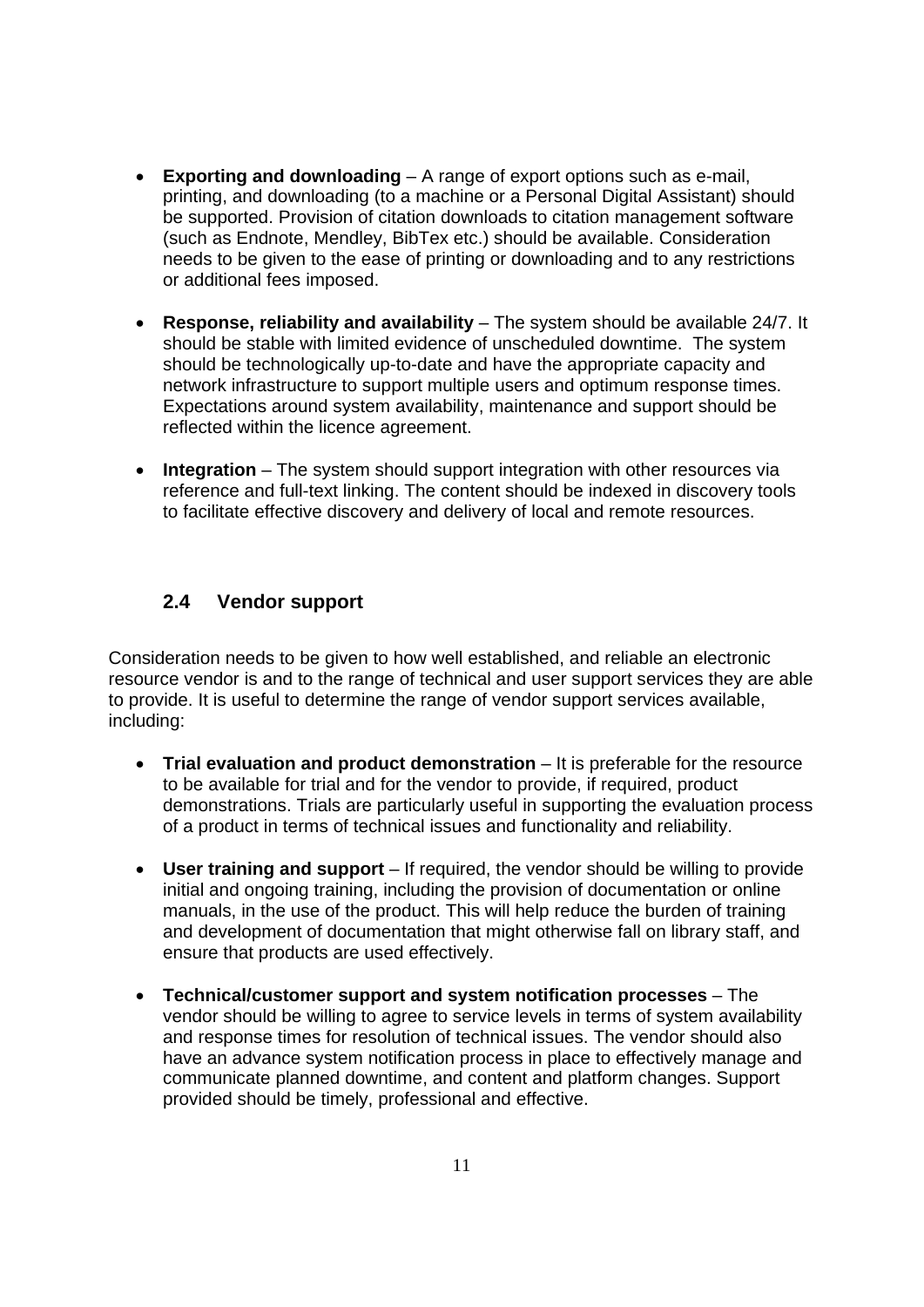- **Customization** Consideration needs to be given to the options available from the vendor for customization and branding of the product. This is often helpful in giving products used within the library a similar look and feel.
- **Data security and archiving** Consideration should be given to how frequently system data is backed up and what will happen to the resource and library patrons' ability to access it if the provider declares bankruptcy or decides to liquidate. If backup data is offered in CD-ROM or DVD format consideration needs to be given to the library's capacity to manage archiving and access in this format and to the features that might be lost compared to the original resource.

It is important to understand the resource provider's archiving policy. Unlike print publications, electronic publications may not be maintained on a permanent basis. Consideration should be given to whether the provider is LOCKSS compliant or alternatively if the archiving solution they use is open-source product compliant. Consideration should also be given to the reliability of any third party archival solution in place. It is important to understand the content and form of any archive and any associated fees and possible restrictions on copying and archiving of files. Provision for migrating files to new formats/platforms to keep up with technological advances is also worth considering. It is also important to understand the impact cancellation or termination will have on perpetual access to previously subscribed content.

**Bibliographic data provision** –If required, the vendor should be able to provide URLs or bibliographic data in the library's preferred file format which adhere to appropriate quality standards. This again reduces the burden on the library in setting up links or creating catalogue records for access.

**Statistical reporting** – The availability of quality statistical data is important in understanding how well resources are used and how cost effective they are compared to other products. This is particularly important in supporting renewal and de-selection decisions. The vendor should provide quality statistical reporting following recognized standards such as ICOLC (International Coalition of Library Consortia)'s *Guidelines For Statistical Measures of Usage of Web-Based Information Resources,* COUNTER (Counting Online Usage of Networked Electronic Resources)'s *Code of Practice and/or SUSHI (Standard Usage Statistics Harvesting Initiative.)* 

## **2.5 Supply**

Unlike print subscriptions, there is no standard model for the packaging and pricing of electronic publications. It is important to consider the range of purchase/pricing models available and determine which one best meets the needs of the library in terms of access and archival rights and value for money.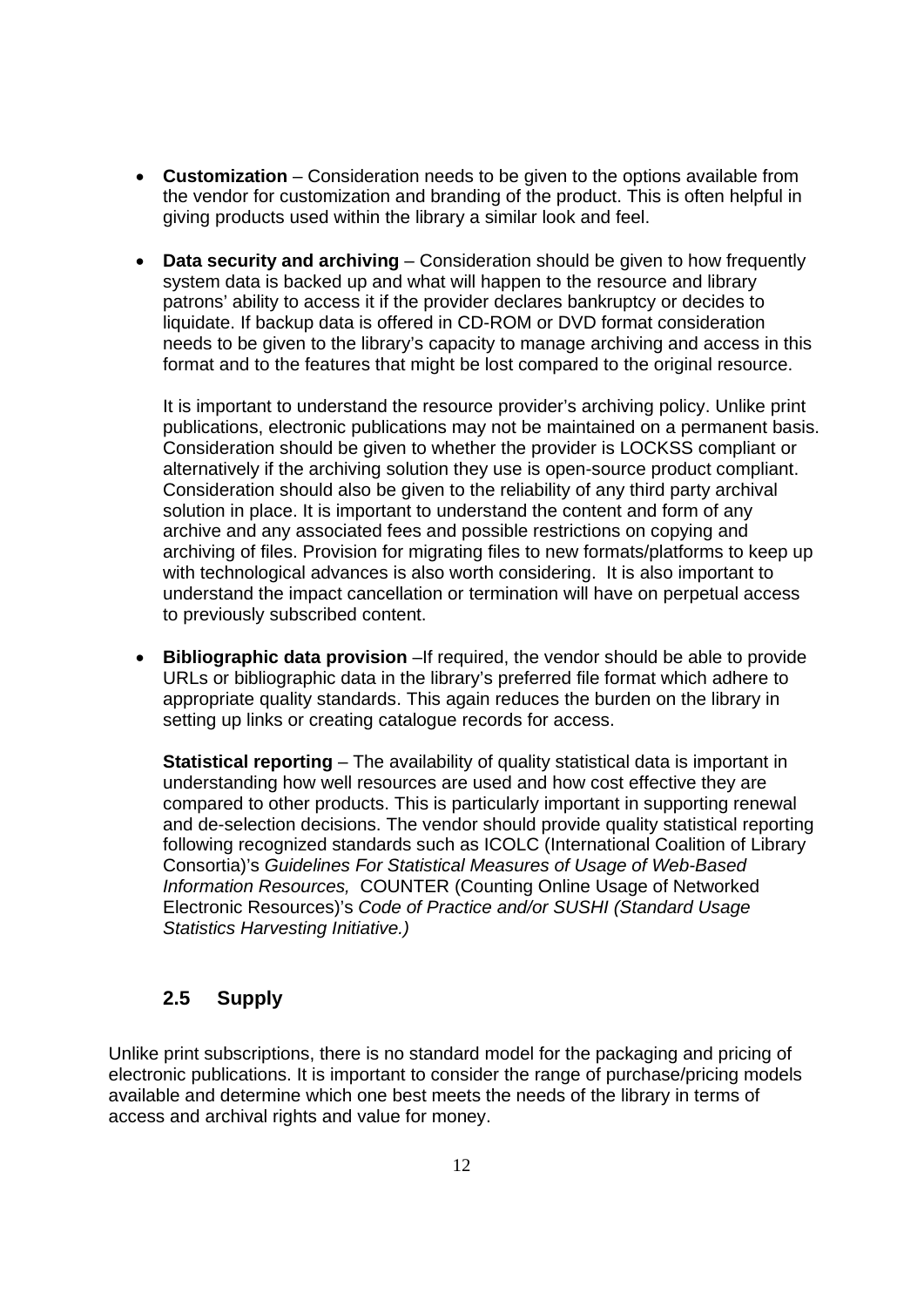• **Purchase models and pricing** – Selectors should carefully review the pricing models available for the resource under consideration as there is no standard pricing model for electronic resources. Pricing models are often based on a number of criteria and variables such as the size of the user population and the number of simultaneous users. One important pricing model for subscription based electronic journals, packages of e-books, databases, and other similar resources is one based on FTE (full-time equivalent).

It is recommended that where print copies are available, libraries should compare the cost of the electronic copy against that of the print version. If the price of the electronic version is higher than that of the print version, then the library should consider the additional benefits the electronic copy would bring over the print e.g. savings in physical storage, increased availability, improved access or functionality. The selectors should ensure that such benefits are worth any additional costs incurred over purchase of the print version. Purchase/pricing models may include, but are not limited to:

- o Separate pricing for content and access. It is preferable in the case of the subscription fee for content that this includes permanent rights to use the information that has been paid for should the resource be cancelled in the future. Having separate fees provides clarity to ongoing annual costs to continue to access content for which the library has previously paid. The anticipated annual price increase of any access/hosting fee should be determined.
- $\circ$  Combined model A one-off archive fee and an annual access fee for more current content.
- o Pay-per-use pricing.
- o Rental models.
- o Consortia pricing.
- $\circ$  Print plus electronic Where the publisher requires the purchase of both formats. Where possible the choice to acquire in both formats should be that of the purchasing library and not a condition of purchase.
- o Packaged pricing Requiring purchase of a specific group of titles (usually subject based).
- o Big deal Where all the content is made available for a price and not just the content the library has actively selected.
- o Introductory pricing Where an introductory price is offered consideration needs to be given to future affordability if the price increases substantially after the introductory period
- o Multi-year deals with fixed price caps.
- o Patron-Driven Acquisition pricing models, e.g. pricing based on usage triggers (e-books of aggregators)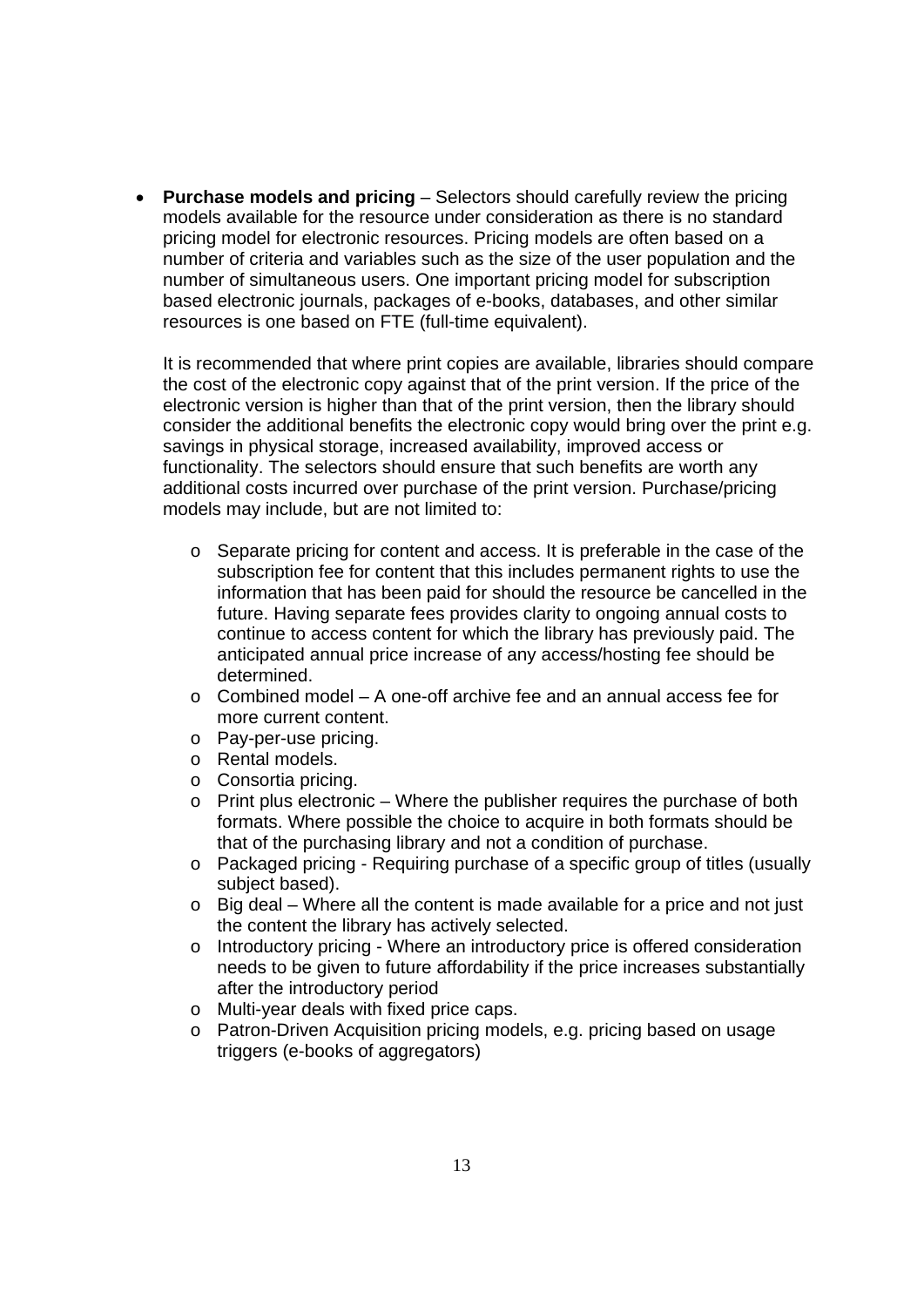- **Number of users and sites** The number of users and sites is likely to have an impact on pricing. The number of users required in a multi-user licence should be based on anticipated demand. Where numbers are based on FTE it should be based on the size on the actual user group and not the total user population, this is particularly important in selecting specialised resources with a specific and limited target audience.
- **Backfiles, archiving and post termination rights** The purchasing or leasing of electronic data should include provision for perpetual access to that data. Following any termination of the license agreement, the institution's perpetual electronic access to the previously subscribed content should be guaranteed. In such cases, information needs to be obtained to understand likely ongoing access and maintenance costs of content acquired and archived to date.
- **Cancellation rights** Consideration needs to be given to the terms and conditions around cancellation. This might be cancelling a bundled deal and moving to selected content or moving to outright cancellation or cancellation of linked print products. Models that impose 'no print cancellation' clauses or impose limits on the number of titles or financial penalties should be avoided.
- **Invoicing** Separate invoicing for individual members should be available where purchase is as part of a consortia. Pricing should be transparent with content and access fees clearly indicated as separate costs.
- **Renewals** The vendor should notify the library at least 2 months in advance prior to the subscription renewal date. Where the renewal is as part of a consortium subscription, the vendor should seek confirmation from the individual library prior to renewal.

Regardless of the pricing model, consideration needs to be given to the handling of back-files, the duration of the agreement or subscription, the size and type of institution and the number of simultaneous user and authorised sites as each of these are likely to have an impact on the price of the resource. Selectors should be prepared to negotiate with suppliers on pricing. Where a number of resources are acquired from the same vendor, this should be used as leverage to secure improved rates.

## **3.0 Licensing considerations for electronic resources**

Unlike print publications, electronic resources are not purchased outright and usually require a license agreement to be in place. The license should be reviewed to inform and support the evaluation process, and to ensure that it reflects the selector's expectations prior to purchase in line with information gathered and assessed to date. It is preferable to obtain where possible, a standard model license agreement that describes the rights of the library in easy-to-understand and explicit language. In some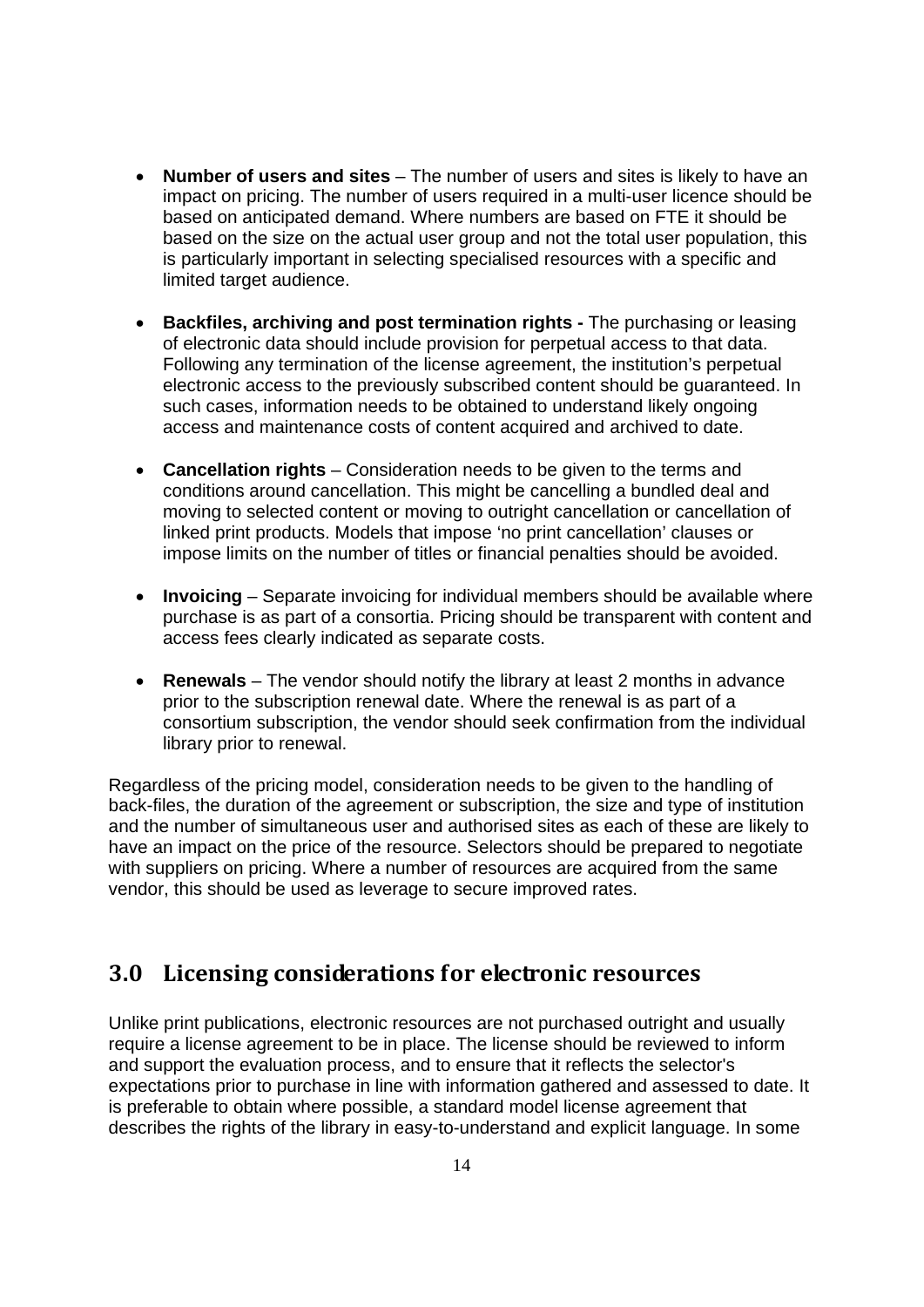countries such the United States, new approaches (e.g. SERU – A Shared Electronic Resource Understanding, which relies on existing U.S. copyright Law and a mutual agreement between resource provider and library to operate within a framework of shared understanding and good faith) are emerging as an alternative to a license agreement.

#### **3.1 Access concerns**

It is recommended practice that the following points governing access by a library's patrons be covered by any licensing agreement which a library, its governing institution or its consortium signs.

• **Authorized Users and Sites -** 'Authorized Users' and 'Authorized Sites' should be defined as broadly as possible.

'**Authorized users'** are all persons with a current, authenticated affiliation with the subscribing institution(s). This could include full- and part-time students and employees (faculty, staff, affiliated and visiting researchers and independent contractors). Visitors who have permission to use the institution's publicly available computers should have access to the licensed resource. This is commonly known as 'walk-in use'.

'**Authorized sites'** should include all sites including satellite facilities in different geographic locations. Authorized users should also have access to the licensed resource from home offices or any other remote location, through the use of a proxy server or other IP-authenticated protocol as provided by the subscribing institution. This is commonly referred to as 'remote use'.

- **Method of access -** Access should be permitted via IP authentication for the entire institution(s), including simultaneous access for multiple users, in different geographic locations, sites. Such access should be provided without requiring the use of a password or other code.
- **Archiving policy and perpetual access** The resource provider should provide a clearly articulated archiving policy for the information being licensed. The resource provider should be LOCKSS or open source compliant.

The provider shall grant access to the licensed content of the resource for the mutually agreed time period. The purchasing or leasing of electronic data should include provision for perpetual access to that data. Following any termination of the license agreement the institution's perpetual electronic access to the previously subscribed content should be guaranteed.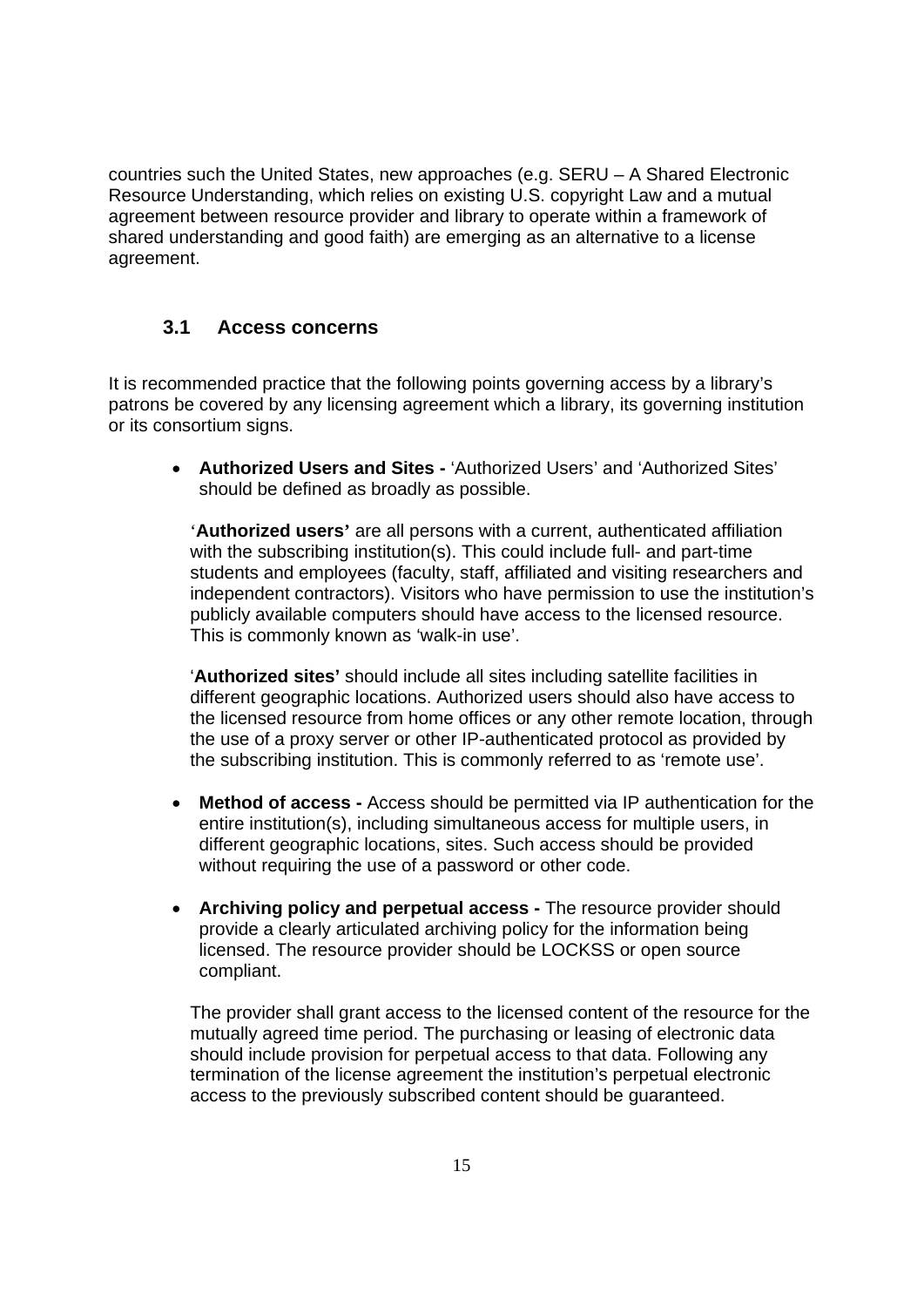• **Institutional archives/self-archiving** - The resource provider should allow an individual institution or author to upload its faculty's work to its Institutional Repository either in pre, or post-print format. Preferably the resource provider should provide the post-print version of the work which appears in the resource provider's publications.

#### **3.2 Use of the electronic information resource**

The license should permit fair use of all information for educational, instructional noncommercial and research purposes. The following considerations regarding fair use, user statistics and liability for unauthorised use should be addressed in any licensing agreement which a library, its governing institution, or its consortium signs:

- **Interlibrary loan (ILL)** Interlibrary loan should always be permitted. At a minimum, FAX or postal dispatch of photocopies of printed electronic articles should be allowed. Use of secure ILL software, such as Ariel or comparable systems, for lending to other libraries should be allowed.
- **Pay-per-view Service** to access articles which are not available in the library's print or online collections. It should be possible for the library to purchase the article and send it to the patron via email. Pay-per-view is not a replacement for ILL.
- **Viewing, downloading and printing** Authorized users should be allowed to view and print copies and to download electronic copies of single articles from the electronic resource for private use, in line with 'fair use' provision in the applicable governing copyright law.
- **Course packages** Use of the information content from the electronic resource should be permitted in course packs and other material of an educational nature, as compiled for a restricted set of authorized users.
- **Course reserves** Electronic copies of articles or a discrete portion of the information content from the electronic resource should be permitted to be included in a library's course reserves (print or digital), as requested by an instructor for a restricted set of authorized users in conjunction with specific courses.
- **User statistics** The information provider should provide statistics for each library's use directly to the library whether participating individually or as a member of a consortium. In the case of a consortium, aggregated statistics for the consortium should be delivered to the consortium's administration.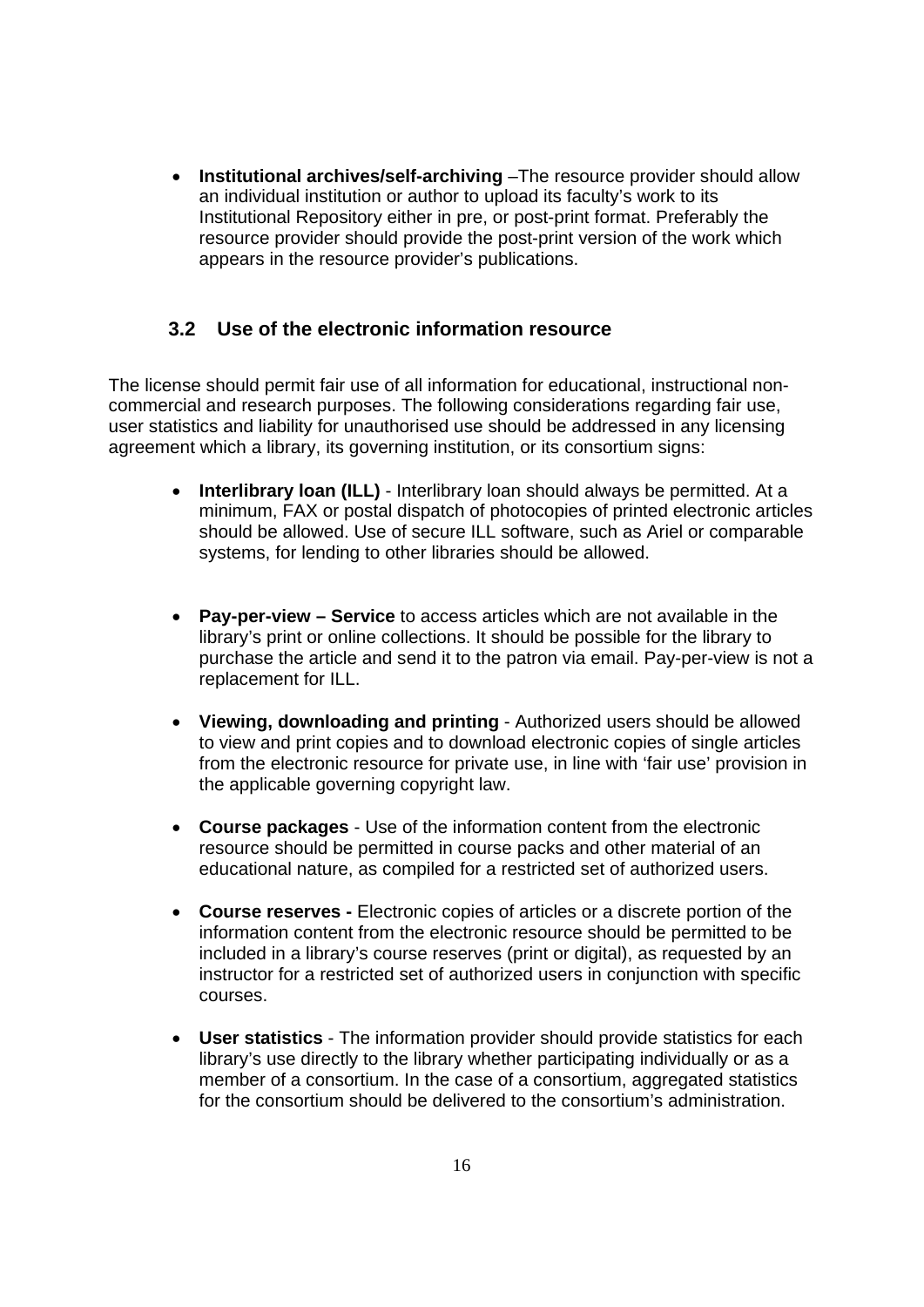- **Liability for unauthorized use** The license should reflect realistic expectations regarding the library's ability to monitor and trace unauthorized use.
- **Privacy and Confidentiality of User information** The license should ensure the privacy and confidentiality of the user's information when they are accessing the e-resource, including information that is collected from users to create a personal account on the resource.

## **3.3 Vendor support and technical considerations**

The following vendor support and technical considerations should be addressed in any licensing agreement which a library, its governing institution, or its consortium signs:

• **Linking service** - The resource provider should inform the library if the content in the resource is available via a link server or link resolver. Information should also be provided on how the standard Open URL is supported. This applies to both linking to the content in the resource via the Open URL and linking from the resource content to a link server.

The following considerations apply to resources not covered by linking services or when this approach is preferred by the library:

- **Content consistency** The resource provider should be obliged to inform if the information content of the offer in question differs from what is available via the linking service, (e.g., if the offer comprises less content than that which is available via the linking service).
- **Bibliographic data** The resource provider should provide an electronic file with bibliographic information for input to the library's OPAC. This file shall describe the content of the resource (cataloguing data) and shall be delivered in a correct format. The library defines the demanded data quality of the bibliographic description and the required file format.
- **Commencement date** The license period should not commence before the resource provider has provided catalogue data, as specified by the library, in correct format. Unacceptable data quality may entitle the library to a reduced price for the information content.
- **System integration** The resource provider should inform the library as to what extent it is possible to link to holdings information and ordering functionality in the library's online information system.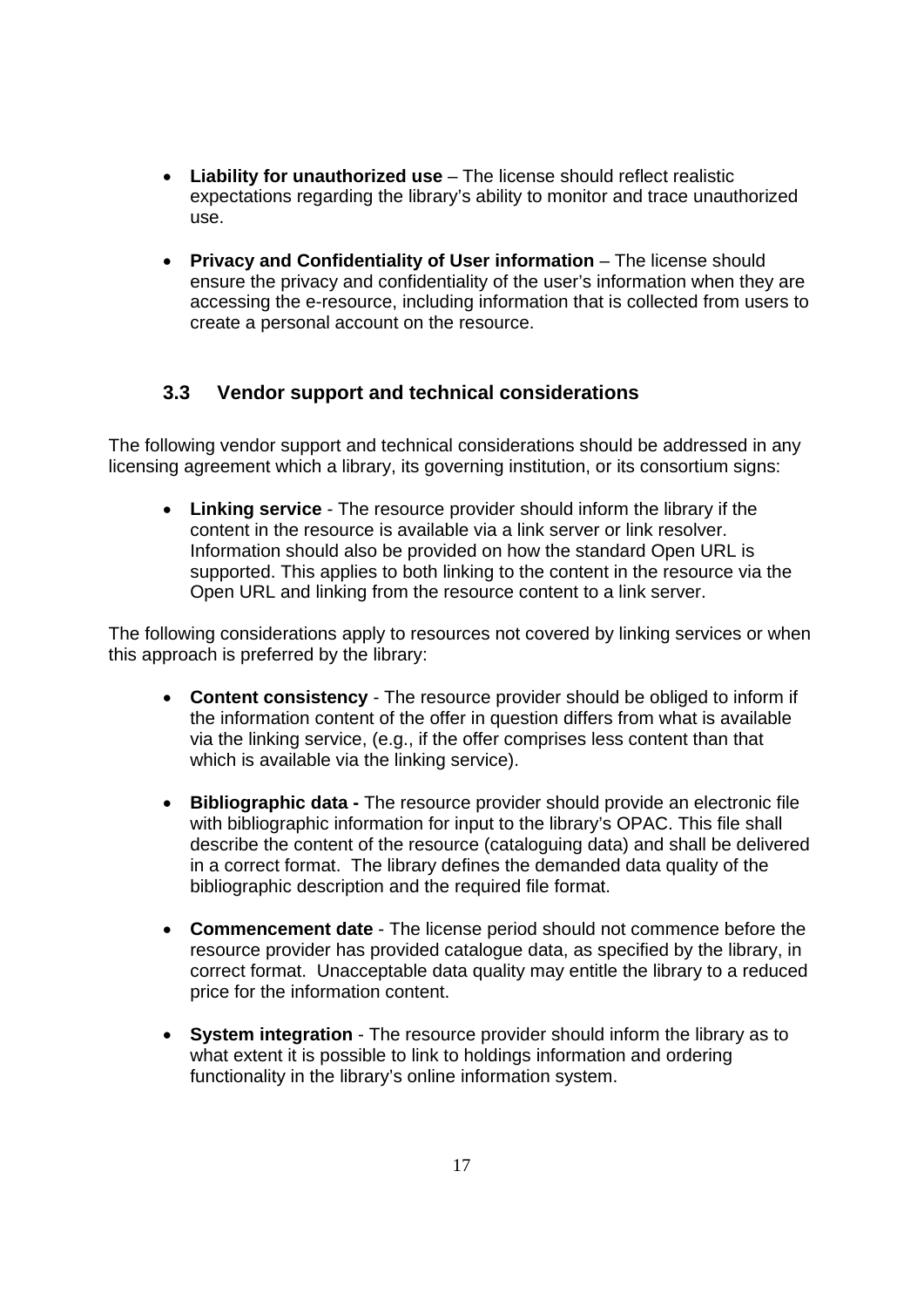- **Technical support** The resource provider should provide contact information which the library can use for technical support.
- **Notifications process**  The resource provider should, at suitable intervals, inform the library of significant changes in content of the resource. Significant content changes include notification of new, ceased or changed titles or changes in the number of volumes available. Such information can be submitted via SFX updates (or via similar linking services) or by means of newsletters. If such information is not available via SFX or a similar linking service changes in resource content should be reported in an electronic file in a format specified by the library.
- **Customer support** The resource provider should provide sufficient customer support (in accordance with the institution's or consortium's specification) to the library or to each participating member library, if in a consortial agreement.
- **Web browser accessibility** The information resource should be accessible via use of a standard web browser (e.g., Netscape, Mozilla, Opera, MS Internet Explorer, and Safari) and with capabilities for standard document formats such as HTML or PDF. It is recommended that the resource be readily accessible and usable by individuals with disabilities and comply with relevant disability legislation.
- **Documentation** The resource provider should provide online help screens and/or online user documentation manuals.
- **Guaranteed up time** The information provider should guarantee up time of more than 99% to the resource during the term of the license agreement. Significant interruptions to access that can be documented by the library or consortium should entitle the licensing agency to reduced licensing fees or to an extension of the license agreement commensurate to the amount of excessive down time.
- **Compatibility with library systems** The information resource should be able to be indexed or catalogued in library online systems, including discovery tools and other finding tools.
- **Linking to the e-resources**  The resource provider should provide stable links to the information in the resource. Methods can include a permanent direct linking to a specific resource, for example using DOI (Digital Object Identifier.)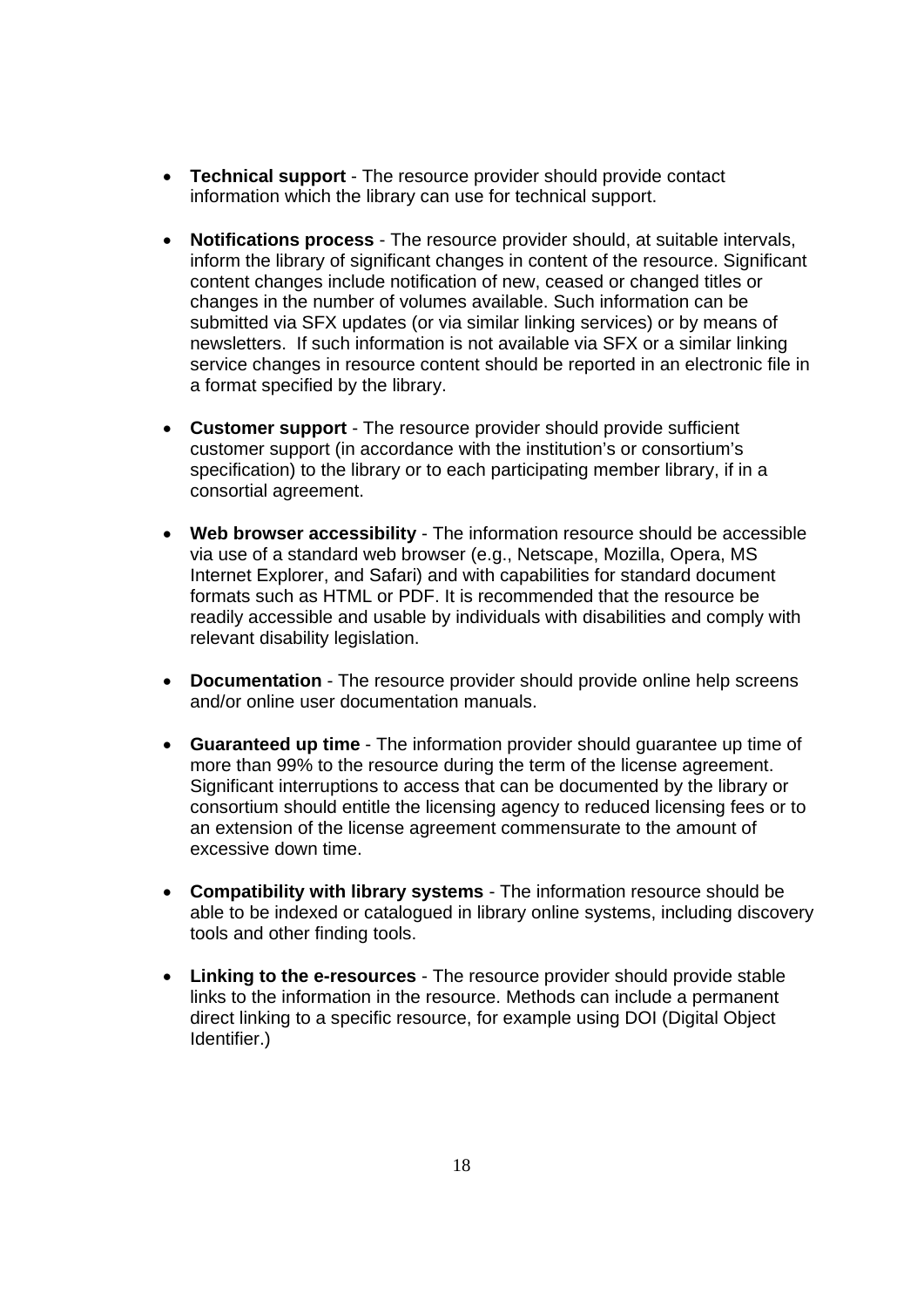## **3.4 Flexibility and enhancements**

The following considerations should be addressed in any licensing agreement which a library, its governing institution, or its consortium signs:

• **Cancellations** – The selector needs to ensure that there is no non-cancellation clause and must be clear about the period of notice that must be given to cancel or terminate a subscription or agreement and any restrictions around how many payments must be made before cancellation or termination can be undertaken.

The following apply where print and electronic versions are available:

- **Cancellations** The information provider should allow cancellation of a library's or a consortium's existing print subscriptions to facilitate migration to e-only versions of journals or other information resources.
- **Value for money** The price of the electronic version should be the same or less than the print equivalent. Any increase in price should be reflected in an increase in functionality and accessibility.
- **Consistency with print equivalent** The electronic version of an information resource should have the same or better visual quality as the print original, including graphs, charts and illustrations.
- **Availability** The electronic version of a serial electronic resource should be available no later than the printed version.
- **Drop-out clause** It should be explicitly acknowledged that withdrawal from the license agreement is possible at the start of each calendar year or of the library's or consortium's fiscal year. The library or consortium should provide sufficient advance notice, as defined in the license agreement, of any intended withdrawal or cancellation.

## **3.5 Legal Issues**

The following legal issues should be addressed in any licensing agreement which a library, its governing institution, or its consortium signs. It is generally advisable that the library or consortium consult with its legal counsel before any major license agreements are signed, if such review is not already legally or procedurally mandated at the institutional level.

• **Terms of payment** - The library's or the consortium's payment liability should commence from the date that the access is agreed upon by the library and the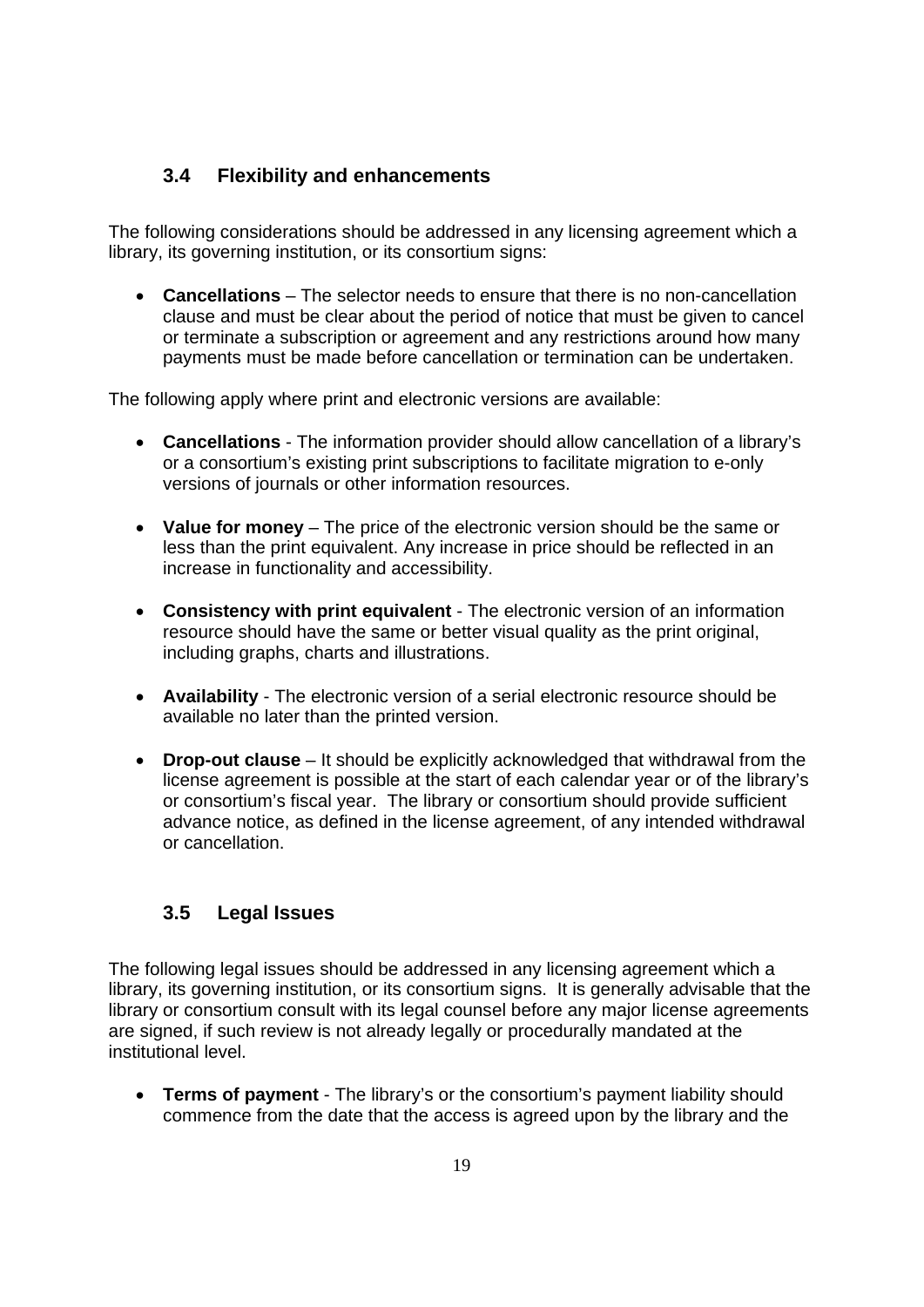resource provider and the provider has actually provided access to the information resource content in the specified format.

- **Grace period** The resource provider shall maintain access to the library or consortium for a grace period of at least one month at the start of each license year, if the renewal payment has not been received.
- **Governing laws**  The license agreement between the resource provider and the library or consortium should not restrict any legal rights of the library or consortium according to the governing laws of the library's or consortium's legal jurisdiction (province, state, country). Disputes arising from a license agreement should be arbitrated in the library's or the consortium's legal jurisdiction (province, state, country).
- **Resource providers authority to provide access**  The licensor should guarantee that it has all necessary rights to license the resource for the purposes outlined in the agreement

## **4.0 Review and renewal process**

Given the rapidly changing nature of technology, the emergence of new offerings from information providers in terms of the pricing and packaging of content, and continued pressure on library budgets, it is essential that libraries regularly review their electronic resources to ensure they continue to be relevant and provide demonstrable value for money.

Workloads in managing and co-ordinating the annual renewals process for continuing electronic resources (i.e. those resources to which the library has a subscription or lease arrangement, as opposed to those it has purchased as a one off outright) should not be underestimated. Like other continuing resources, eresources will not always have a uniform renewal date, as subscriptions or leases may run for one or more years from any particular date on the calendar. The library should ensure that as part of the license agreement, the vendor is required to provide sufficient advance notification in relation to renewals to allow for sufficient lead time to undertake an effective review of the resource. This is particularly important if the library has a large number of significant renewals due on or around the same time.

#### **4.1 Review of usage data**

Before re-evaluating resources for renewal against the selection and evaluation criteria outlined in Section 2, the library should review available usage statistics to help determine if the use of the resource when considered alongside the associated costs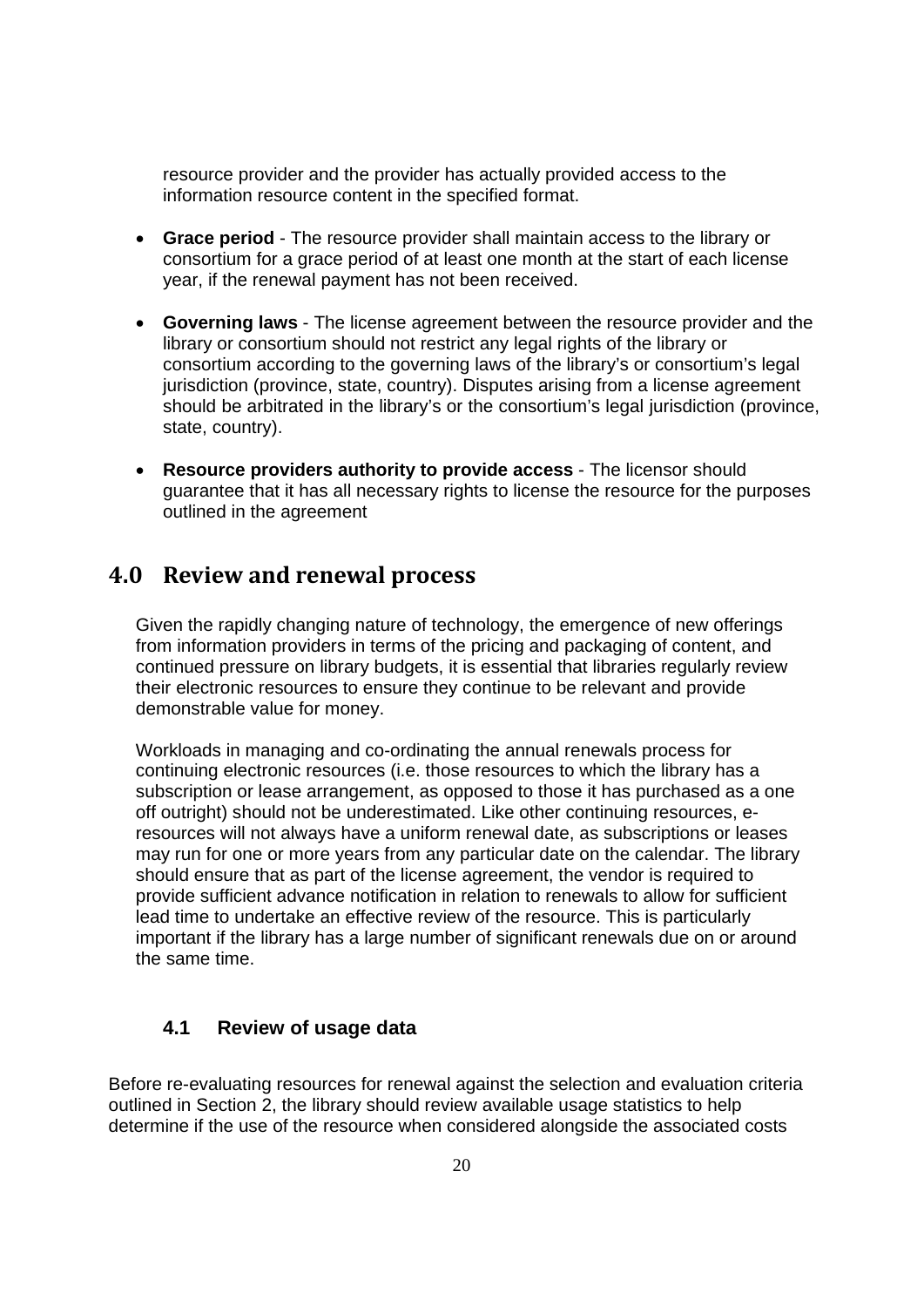justifies retention and renewal of the resource. Usage statistics should be helpful in determining:

- a) If the resource continues to be relevant to library users.
- b) Usage trends in specific areas Is usage increasing or decreasing as compared to previous years or in comparison to other products in a similar area.
- c) How the resource compares to other resources in terms of cost per use.
- d) If the resource continues to represent value for money.
- e) If other options for access might be more cost effective (e.g., pay per view, selected content vs. package deal).
- f) If the number of simultaneous users is set at the appropriate level.
- g) The relevance and usage of current content vs. backfile content.

However in looking at usage statistics one also needs to consider known issues which might have an impact on the reliability of the data such as:

- a) How effectively has the resource been promoted within the library?
- b) Has training and/or documentation been provided to users to support effective use of the resource?
- c) How reliable has access to the resource been over the period covered by the usage data?
- d) Are the statistics from a reliable source following recognized standards such as ICOLC (International Coalition of Library Consortia)'s *Guidelines For Statistical Measures of Usage of Web-Based Information Resources* and/or COUNTER (Counting Online Usage of Networked Electronic Resources)'s *Code of Practice*?

As important as e-resource usage statistics are, they alone are insufficient in all instances for making significant selection decisions. Coordination and interpretation of the usage data should always be done within the broader context of the library's collection development policy and practices.

## **4.2 Other renewal considerations**

If based on the usage and value for money considerations outlined in Section 4.1, the electronic resource is worth considering further for renewal, then it needs to be reevaluated against the selection and evaluation criteria outlined in Section 2 to ensure none of the criteria for selection have changed. Renewals for databases tend to be less complex and onerous than those for print journals, but in reviewing any continuing electronic resource, particular consideration needs to be given to issues including, but not limited to:

- Changes to information provider.
- Changes in operating platform.
- Changes in access provision.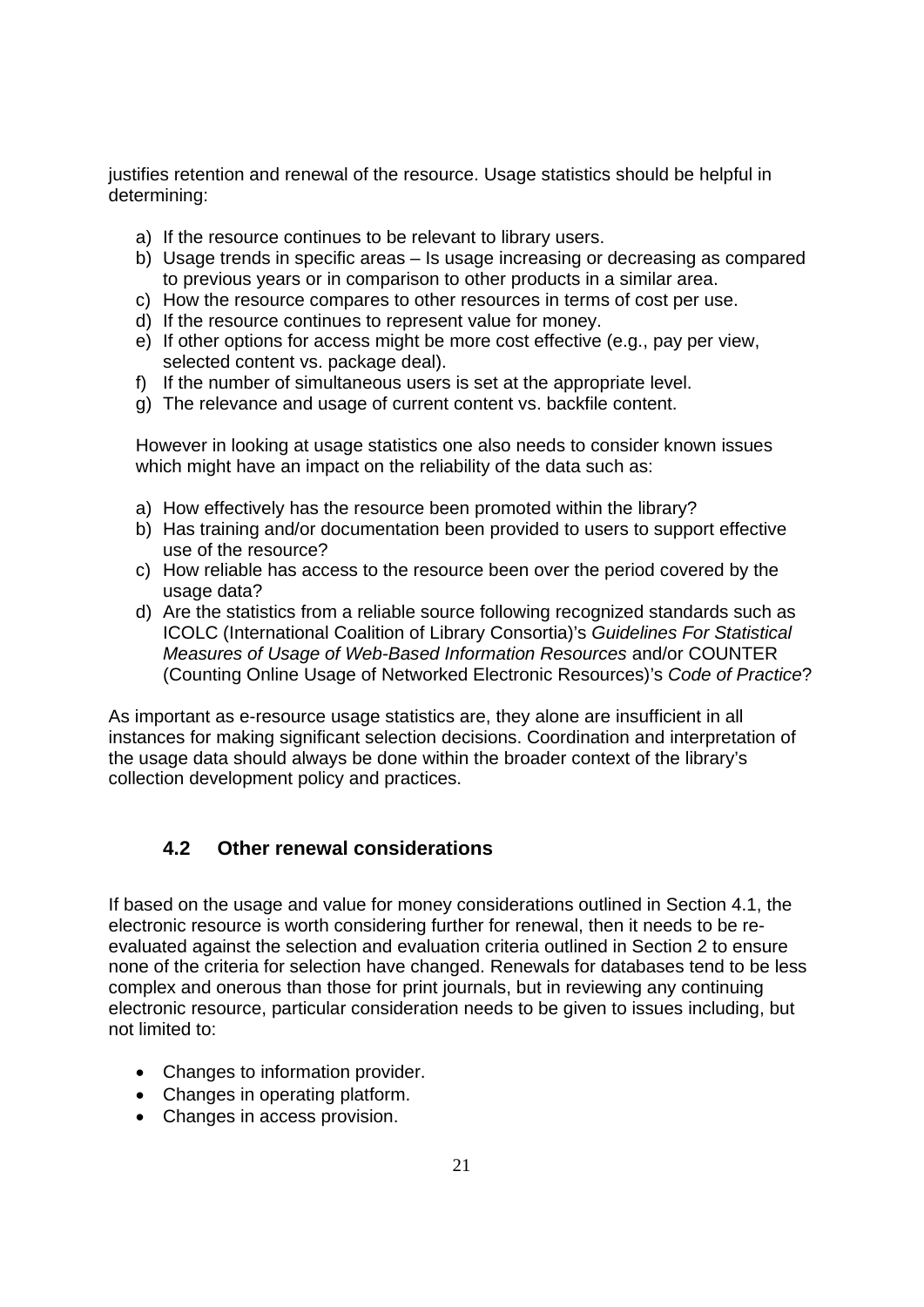- Changes to pricing.
- Changes in access to backfiles.
- Changes to the license.
- Changes to packaging/content available.

By following established guidelines for ongoing evaluation and review against the library's electronic resource collection development policy, the library should be able to ensure that library budgets continue to be spent on resources that support the mission and objectives of the institution and remain relevant and cost effective.

## **Appendices**

#### **GLOSSARY**

**Access** - Applied to delivery, instructions, methods; with electronic resources, ensuring the proper technological software, hardware, and internet connections, as well as providing user instructions on how to use effectively these materials, are a key part in the role of access to electronic resources. Delivery of electronic resources can arrive in a variety of formats, such as HTML or PDF documents, as well as through various download or ILL means. Methods of access vary from in-library connections, proxy servers, link servers, and virtual access to materials.

**Acquisition(s)** - The collective process, by which new library material is researched, approved, funded and screened.

**Annual renewals** - The contract period for electronic resources is typically for a oneyear period, requiring renewals each year.

**Archiving** (related to policy) - Library-specific rules governing the retaining and storage of material, as well as subsequent requests for access to the same.

**ARL** - Association of Research Libraries. The ARL is an organization of the leading research libraries in North America.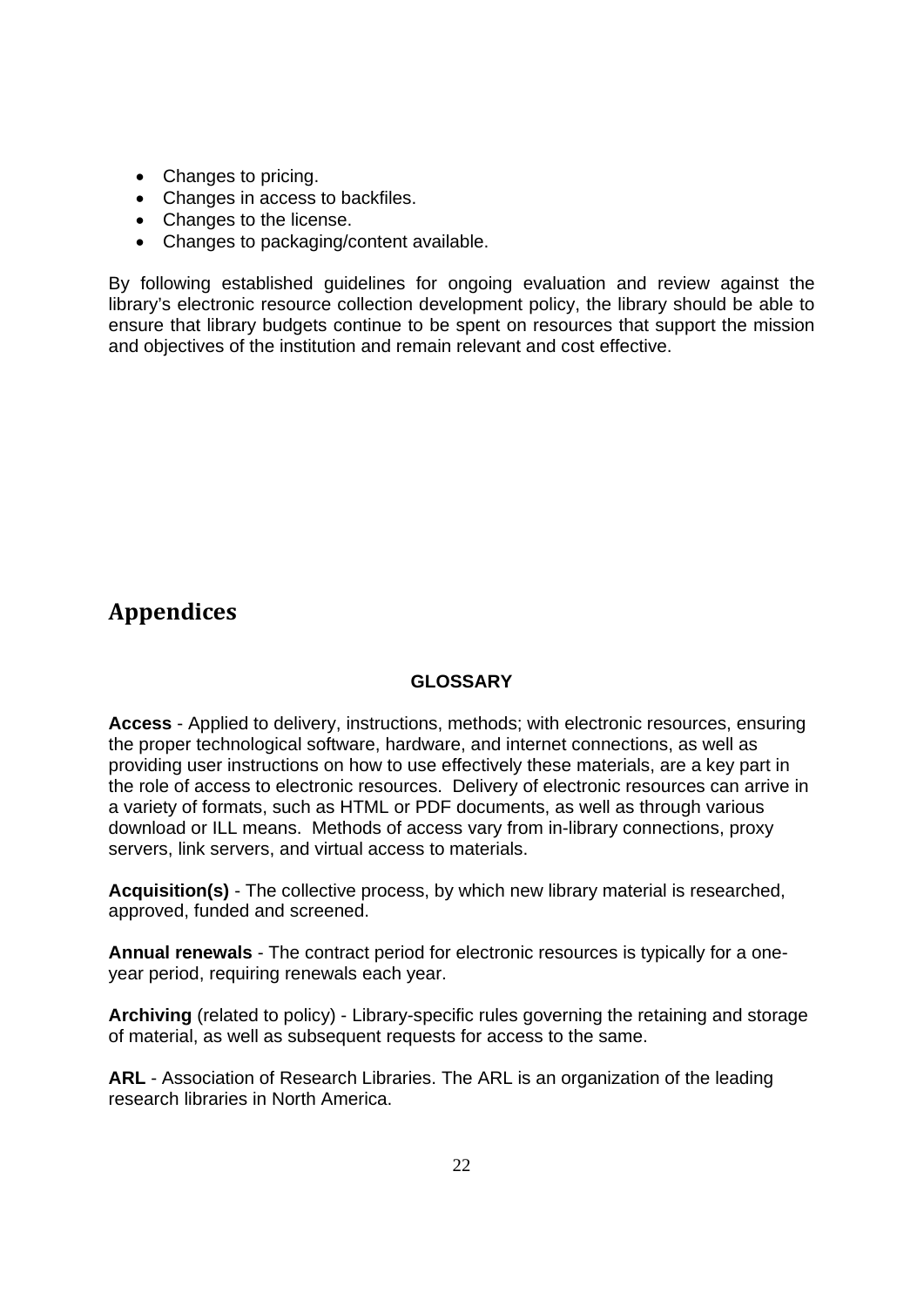**ATOM** - The name Atom applies to a pair of related standards. The Atom Syndication Format is an XML language used for web feeds, while the Atom Publishing Protocol (AtomPub or APP) is a simple HTTP-based protocol for creating and updating web resources

**Authorized users** - A set or subset of library users who have been given access to material not in the public domain via library resources; may vary by kind of library meaning it will be different in an academic or public or special library; may or may not include walk-in users.

**Back files** - The past issues of journals; back files are often included as part of an electronic resource's package but will also no longer be available upon termination of the current subscription to a journal.

**Bundled** - Single items sold as part of a package; this is a common purchase option for e-Journals or e-Books from a publisher or provider.

**CD-ROM** - An electronic resource format that contains up to 650-900MB of information on a single-sided, single-layer optical disc.

**Codes of Practice** - A set of written rules describing how to evaluate electronic resources and usage statistics; ICOLC, ARL, NISO, and JISC are some of the common standards available for evaluation.

**Collection development** - Also known as collection management; collection development is the general description for the selection, acquisition, and analysis of materials in relation to an institution's materials needs.

**Collection development policy** - A policy developed by a library to determine the subject areas and materials a library actively collects as resources; the policy may include details on the mission of the library and the processes of selection and deaccession.

**Commercial** - Available for sale from a for-profit source.

**Completeness of content** - Assurance that online content is at least equivalent to earlier print versions, represents complete, faithful and timely replications of previous formats and if not, Licensor will cooperate with Licensee to correct errors, omissions and remedy the situation.

**Compliance with users with disabilities** - A requirement that the Licensor shall make reasonable efforts to comply with legislation so that visually or hearing impaired or physically challenged users can obtain access to information content in e-Resource collections; encourages ergonomic best practices.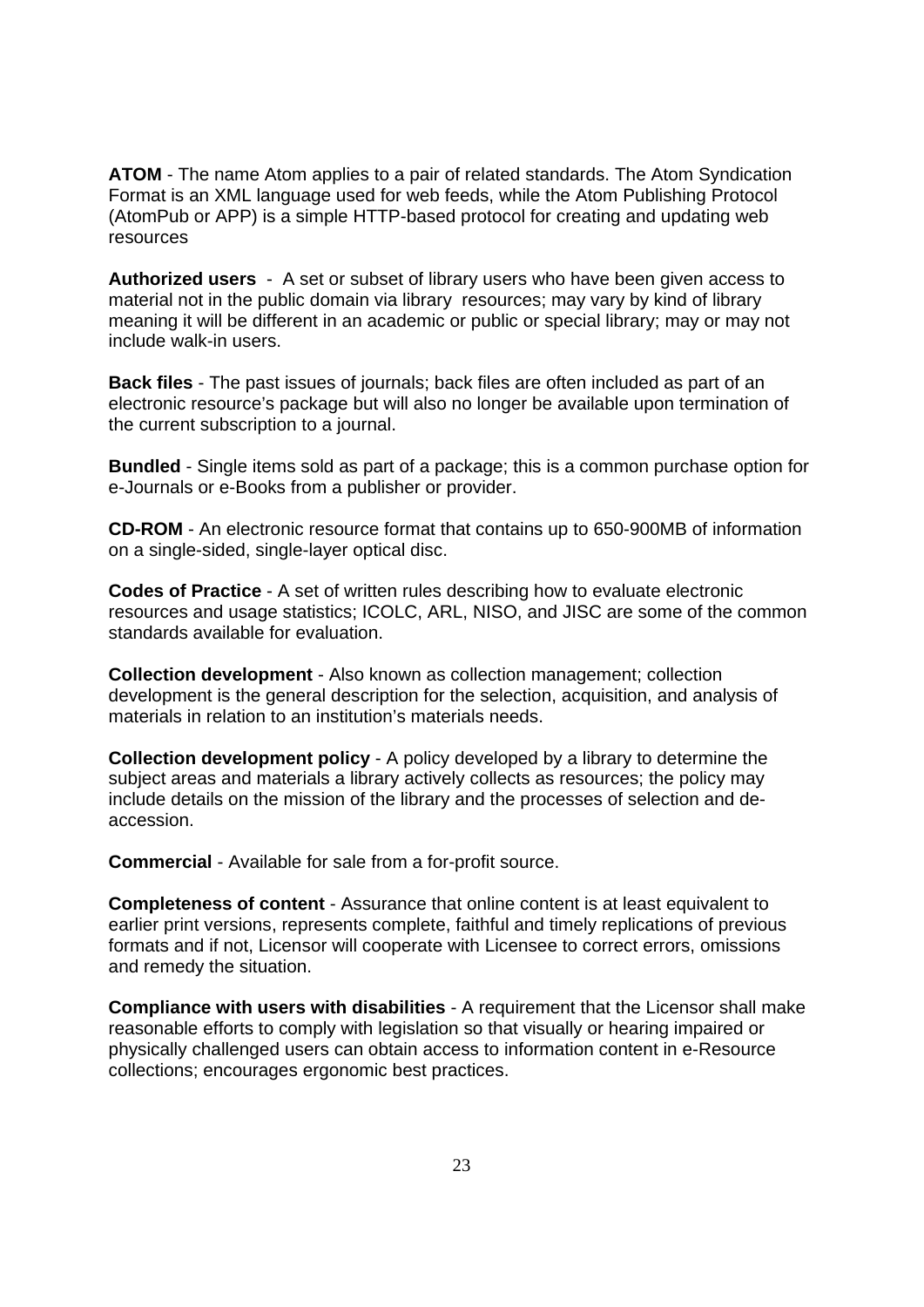**Consortia or consortium** - Institutional membership affiliation that allows for members to license or acquire specified content from publisher or provider based on negotiated terms and prices available only to members.

**Continuing** - Perpetual access; continuing access is common upon renewal of electronic resource subscription.

**Contract terms** - The rules and restrictions governing the access and use of a resource; items included in the contract terms may include topics such as IP address activation, remote access, and other customization issues.

**Cost per use** - The cost of using a resource; this relates to the statistical analysis cost comparison of purchasing a resource as part of a contract versus the cost of individual interlibrary loan requests for specific patrons. If the usage frequency is high, the cost per use of a licensed item decreases. Infrequent usage may merit the cost of individual ILL requests that are lower than a yearly subscription.

**COUNTER compliant usage statistics (Counting Online Usage of NeTworked Electronic Resources)** - The requirement to provide COUNTER statistics in Microsoft Excel or as a file that can be imported into Excel spreadsheets to allow diagram and graphic creation along with the statistics.

**Course packages or packs** - A package of material assembled for a particular course; materials may include handouts, slides, websites, or other materials necessary for students learning in a specific course.

**Course reserves** - Electronic copies of book chapters, articles, or other library materials assembled electronically for use by students enrolled in a particular course.

**Databases** - A collection of data stored on a computer or server for easy access and retrieval.

**Delivery** (applied to models, access, resources) - The process of providing access to a resource; in libraries, delivery of materials may be done via proxy servers, link servers, ILL, or the internet in general.

**Digital materials** - Materials available in a digital or electronic format; examples include CD-ROM, DVD, e-journals, and web sites.

**Documentation** - Refers to instructions on how to use information products or the help files and other user-based information.

**Download** - To move an electronic resource from one storage device to another.

**Drop-out clause** - The clause in a license agreement that allows the library to withdraw or cancel a subscription, typically at the beginning of the license's term.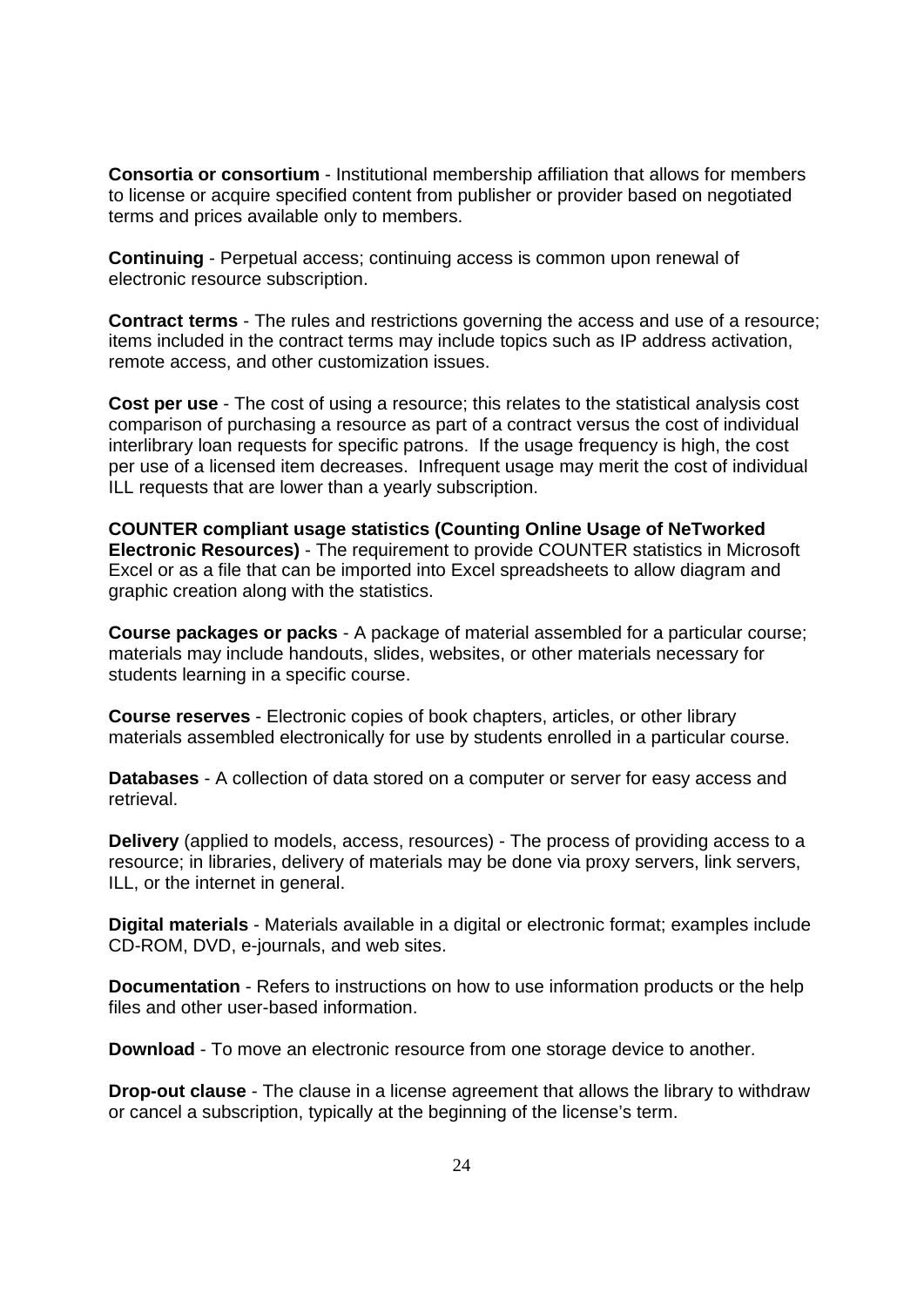**Dublin Core** - The **Dublin Core** set of metadata elements provides a small and fundamental group of text elements through which most resources can be described and catalogued.

**E-Book - Electronic book -** A book provided in a digital format for checkout or use via an Internet browser, a computer, or another electronic device like an E-Book Reader.

**E-Journal - Electronic journal** - A journal provided in a digital format for access via an Internet browser, a computer or other electronic device.

**E-mail - Electronic Mail** - Messages, usually text, sent from one person to another via computer and also can be sent to a large number of addresses simultaneously.

**Fiscal year** - The 12-month financial period in which the library manages expenses; the fiscal year can differ from the calendar year, as US government agencies operate on a June-May fiscal calendar.

**Full-text** - The format option that will provide the full-text of a document instead of just a citation or abstract; full-text documents from electronic databases are typically available in PDF (Portable document format) or HTML (Hypertext Markup Language).

**Governing institution** - The institution responsible for major decisions regarding eresources; for example, the university would be the governing institution for an academic library or the consortia, as a group, would be the governing institution to handle the financial and legal issues related to e-resource acquisition and access.

**Governing law** - The laws in the province, state, and country of an institution.

**Grace period** - A period of time that allows access despite the immediate receipt of payment; a one-month grace period is typical between renewal date and receipt of renewal payment.

**Holdings** - Materials in a library's collection.

**HTML** (Hypertext markup language) - This is the basic language used to create web pages.

**HTTP** - Hypertext Transfer Protocol – HTTP is a networking protocol for distributed, collaborative, hypermedia information systems. HTTP is the foundation of data communication for the World Wide Web.

**ICOLC - International Coalition of Library Consortia** - An informal organization of library consortia; the group focuses on consortia related to higher education.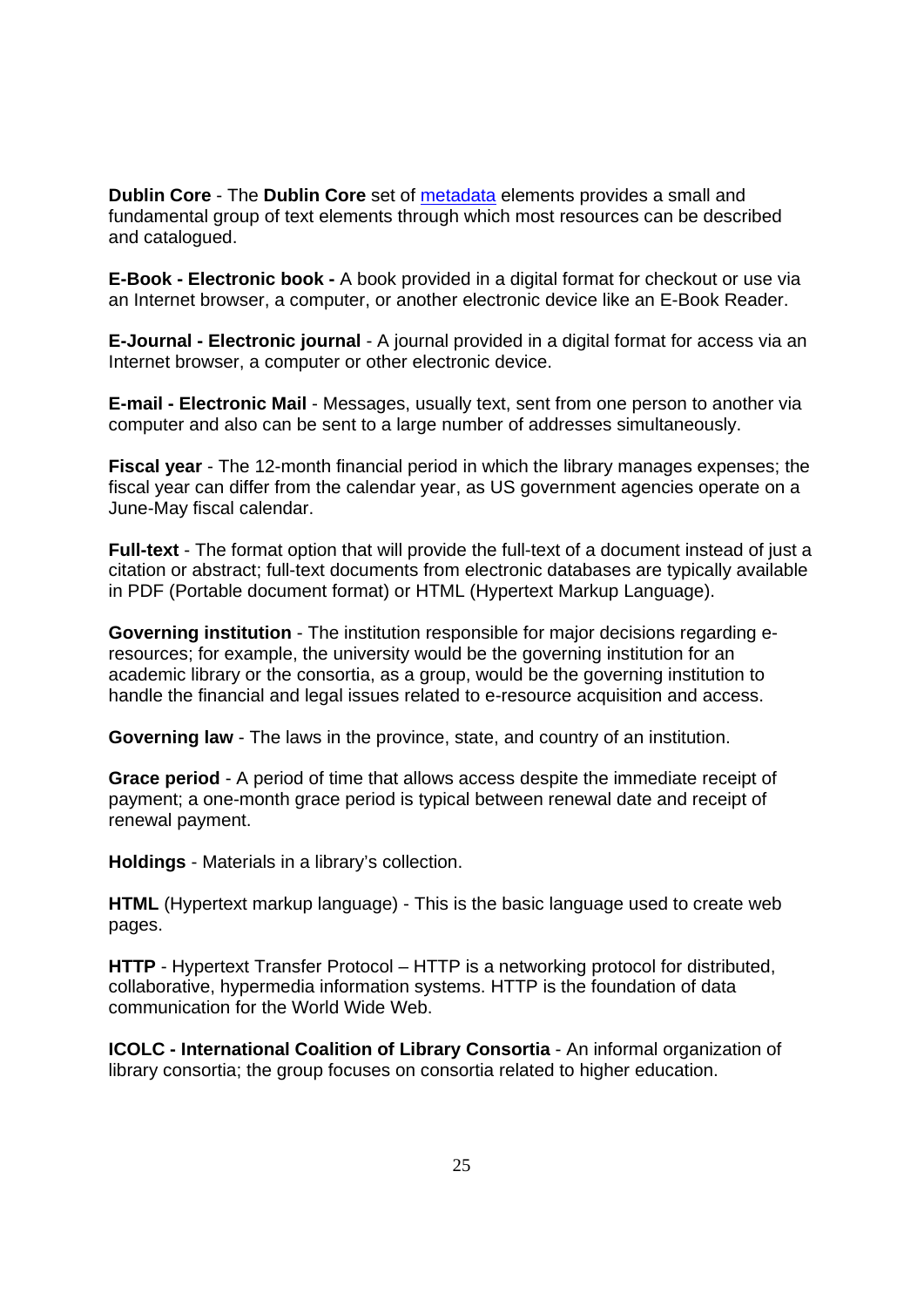**ICOLC Guidelines** - A set of guidelines defining the content and form of statistical data regarding usage of electronic resources; in 1998, the document titled *Guidelines for Statistical Measures of Usage of Web-Based Indexed, Abstracted, and Full Text Resources*. In 2001, the *Guidelines* were revised and re-issued under the title *Guidelines for Statistical Measures of Usage of Web-Based Information Resources.* 

**IFLA - International Federation of Library Associations and Institutions** - An international library organization representing the interests of library and information services and their users.

**IFLA Acquisition and Collection Development Section - The section in IFLA** dedicated to discussion on the methodologies of acquiring print and electronic resources.

**IFLANet** - The name of the mailing list system coordinated the headquarters of IFLA.

**ILL - Interlibrary Loan** - The method of resource sharing by placing resource requests at another library to enable access to one's own library patron; common methods of ILL involve the use of the ARIEL document delivery services or the digitization and electronic transfer of a resource.

**Information/resource provider** - The general term for an individual, company or group providing an information resource; vendors are one example of an information provider.

**Information resource(s)** - The general term for a resource containing information; websites, raw statistical datasets, and e-books are examples of information resources.

**Institutional archives** - An archive of materials created and hosted by the home institution.

**Interface** - The point where a user meets a resource; for information resources, an interface ought to be fully-functional and accessible for patrons in order to provide access to a resource.

**Internet** - The worldwide communication network originally developed by the U.S. Department of Defense and extended by the National Science Foundation to be a distributed system with no single point of failure.

**IP- Internet Protocol -** The **IP** is the principal protocol used for relaying datagrams (packets) across a telcommunications network. Responsible for routing packets across network boundaries, it is the primary protocol that establishes the **Internet**.

**IP Authentication** - The method electronic resource providers use to verify the access credentials of a user and confirm a library's subscription to a resource based upon the IP address of the user.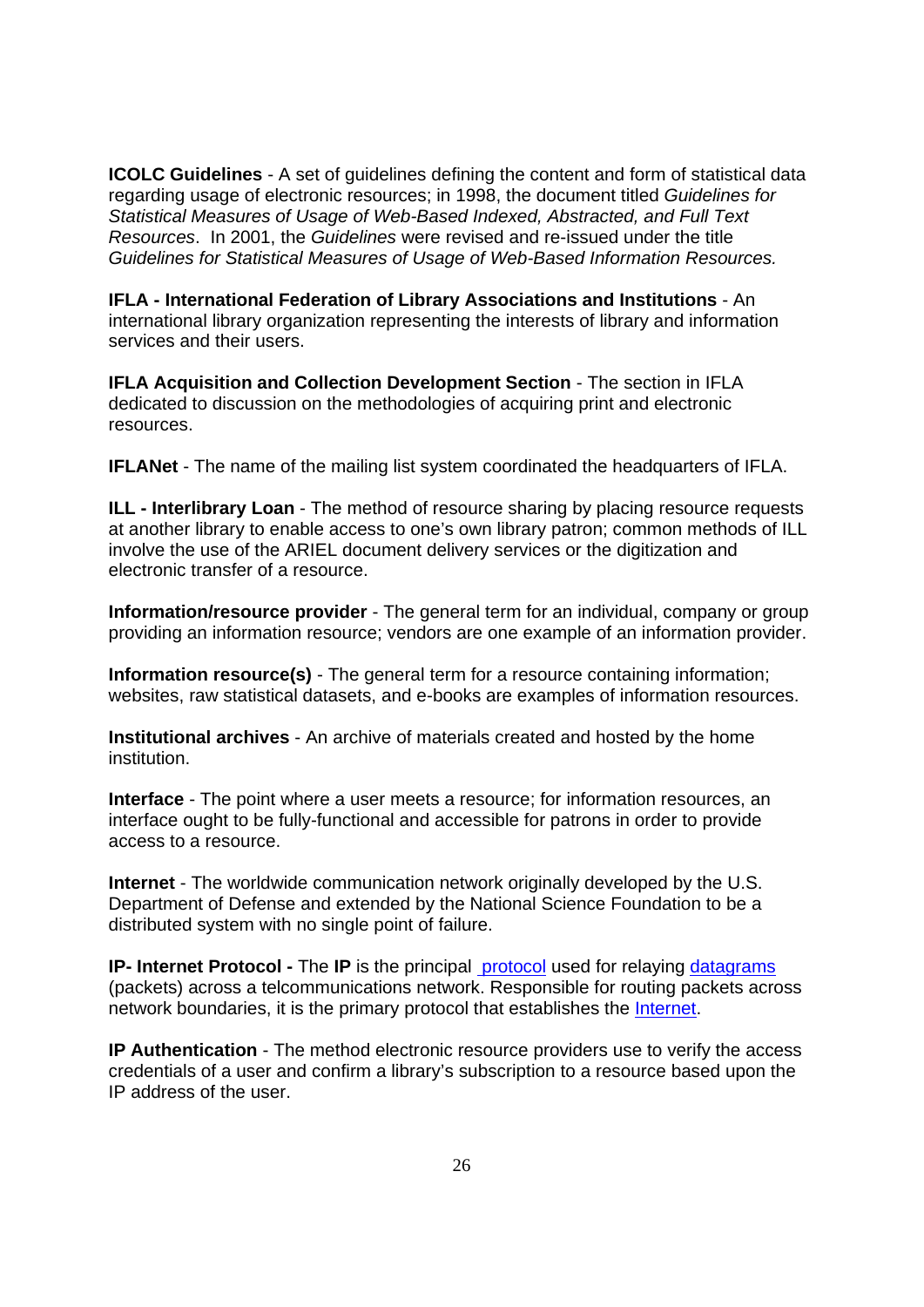**JISC** - Joint Information Systems Committee – A UK Committee that supports higher education and research by providing leadership in the use of information and communications technology.

**Lease** - A short-term contract to rent or borrow access to a resource.

**Legal Counsel** – A legal officer providing support and advice about Intellectual Property & other legal issues.

**Legal jurisdiction** - Legal domicile for which law must comply.

**License** - A legal agreement between parties authorizing the use and service of an item provided by one party and utilized by the other.

**License year** - The defined period of time in which the license agreement remains active and enforceable.

**Licensing** - The act of developing and contracting a license agreement.

**Licensing agency** - The information provider and copyright holder that hosts access to resources.

**Licensing agreement** – A legal agreement between parties, defining terms of use, cost, period of access, and other issues related to the use and service of an item provided by one party and utilized by the other

**Link resolver** - A software pointer that brings together information about a cited resource and the library's subscriptions to assist users in finding full-text copies of articles without conducting new searches in other resources; libraries often use OpenURL standard for creating link resolvers; libraries often provide a "Find Full-Text" button next to a citation as an example of a link resolver.

**LOCKSS ("Lots of Copies Keeps Stuff Safe")** - A storage method created by Stanford University that focuses on redundancy in information backup by providing multiple storage servers.

**METS** - Metadata Encoding and Transmission Standard - a metadata standard for encoding descriptive, administrative, and structural metadata regarding objects within a digital library, expressed using the XML schema language of the World Wide Web Consortium. The standard is maintained in the Network Development and MARC Standards Office of the Library of Congress, and is being developed as an initiative of the Digital Library Federation.

**Multimedia** - The combination of several different communications techniques such as sound, text, still images, film, etc.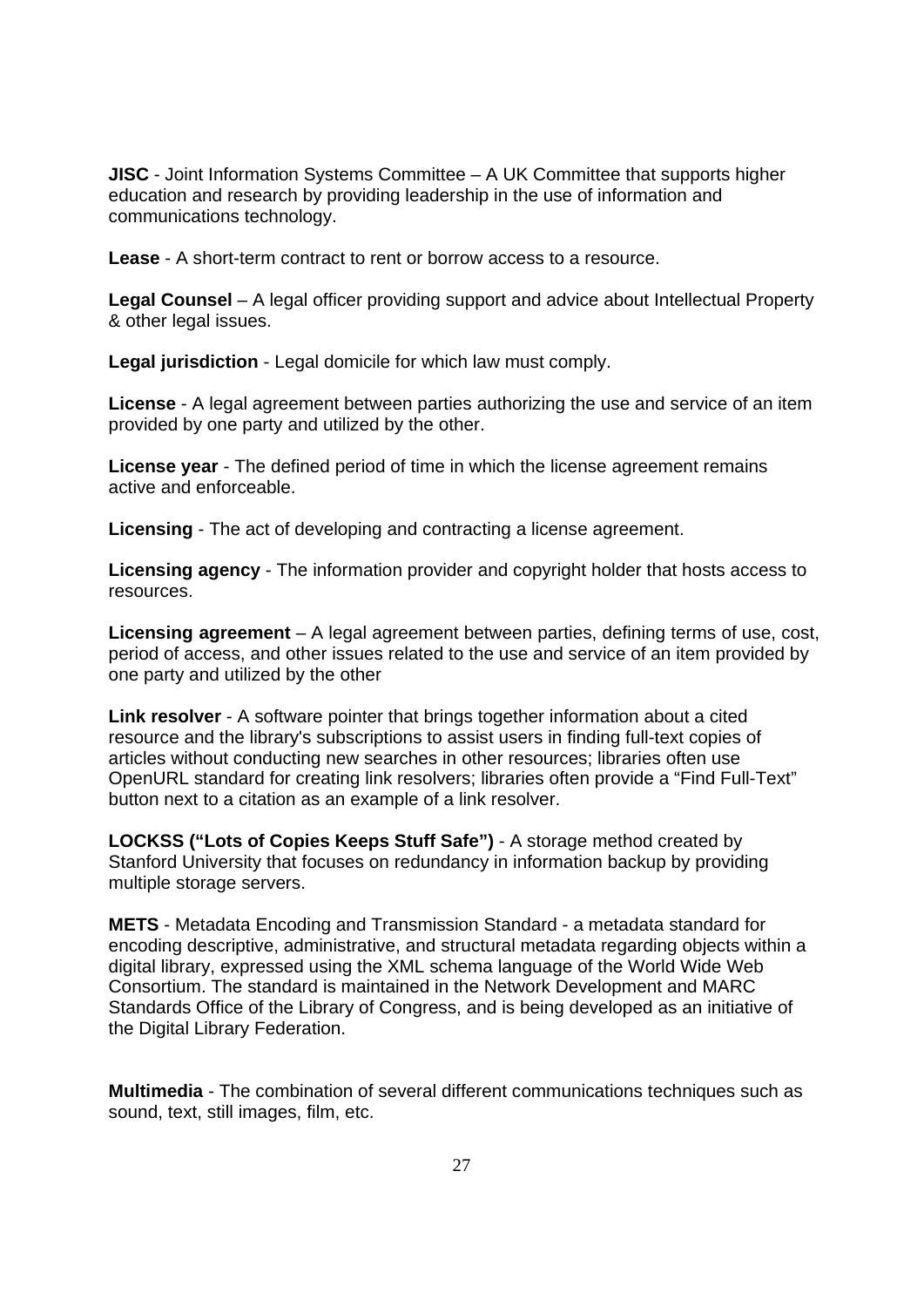**NISO** – National Information Standards Organization – The NISO is a United States non-profit standards organization that develops, maintains and publishes technical standards related to publishing, bibliographic and library applications.

**On-going** (Continual or perpetual) - refers to the access period for an electronic resource.

**Open URL** - A URL that contains metadata information to help connect users with citation or indexed information to target information, such as a full-text article.

**Package** - Like a bundle, selecting multiple titles either by subject grouping or individual titles from a publisher or provider.

**Passwords** - When access passwords are needed to use e-Resources that every effort is made that Licensee makes every reasonable effort so that passwords are not shared with any third party.

**Patron-Driven acquisition** - A new trend in collection development selection where library users can select from an inventory of holdings loaded in a public union catalog for which a library provides access and a library acquires it for its permanent holdings after an agreed upon number of accesses; suggests a new model of collection profiling based on need and other critical parameters regarding readership levels, publisher, cost, collection profile, etc. Most importantly, it can be low risk and user-centered at time of need if managed carefully.

**Pay-per-view** - The method of purchasing access to material at the moment of usage instead of part of usage subscription.

**PDF** - Portable document format; this file format allows requires a PDF reader such as Adobe Acrobat, Adobe Reader, and Preview.

**Perpetual access** - The concept of maintaining continual access to a resource; given the limitations of subscriptions and licensing access, archiving and digital repositories are other options for providing perpetual access to a resource.

**Post-print** - A copy of the final draft of a research article, as published.

**Pre-print** - A draft of a research article prior to official publication in a journal.

**Private use** - The use of a publication by an individual for the purpose of personal research.

**Proxy Server** - A server that acts as a filter for client information requests where access is stored on a separate server; proxy servers are often used to authenticate users prior to granting access to licensed content and commercial databases.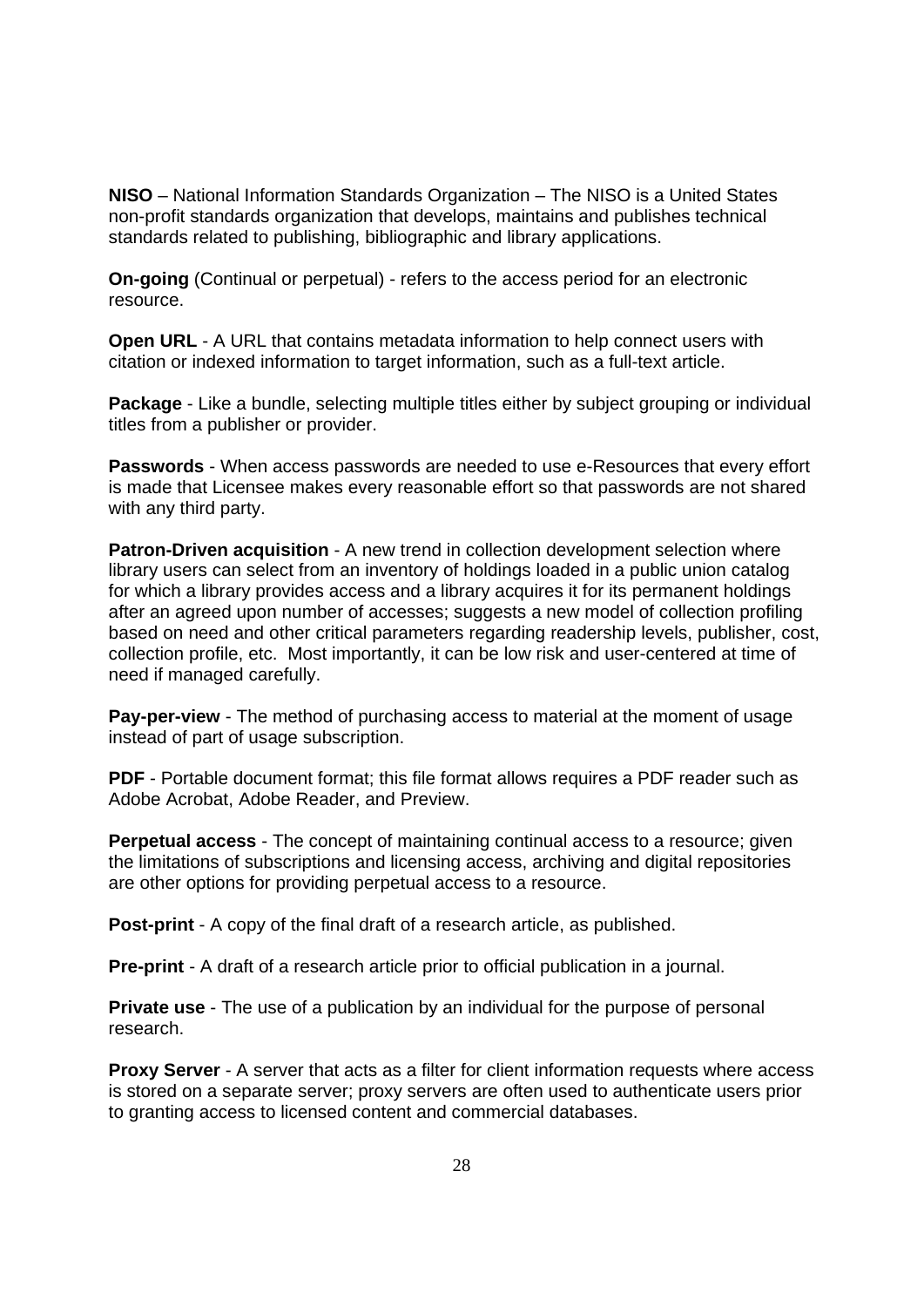**Publisher(s)** - An individual or company that publishes a resource.

**Purchase** – The act of buying or subscribing to an item.

**RDF** - The Resource Description Framework is a family of World Wide Web Consortium specifications originally designed as a metadata data model. It has come to be used as a general method for conceptual description or modeling of information that is implemented in web resources, using a variety of syntax formats.

**Remote access** - The access and use of library databases outside of the physical library via Proxy servers or other web-based authentication.

**Renewals** - The agreement to continue or extend a contract.

RSS - originally RDF Site Summary, often dubbed Really Simple Syndication – A family of web feed formats used to publish frequently updated works such as blog entries, news headlines etc. in a standardized format. An RSS document includes full or summarized text, plus metadata such as publishing dates and authorship.

**Self-archiving** - The web posting or repository depositing of an author's work into the author's home institution's repository; for example, a professor depositing a copy of his or her published article into his or her university's repository.

**Selection** - The act of choosing; for electronic resources, review of collection development policies, institutional standards, and patrons needs are some of the elements that affect electronic resource selection.

**Selector(s)** - The term used to describe the individual or individuals responsible for selecting materials for a library or consortium's collection.

**Server** - A computer with a large amount of storage space and linked to other computers either through an internal computer network or the Internet.

**SFX (Special Effects)** - An OpenURL link resolver common in libraries.

**SGML - Standard Generalized Markup Language** - A system for defining markup languages by defining the possible characters, the syntax, and the document type.

**Stable access** - Access to a resource without network outages or failures.

**Stand alone** - A resource that is an independent, self-contained resource.

**Subscribing institution** – Differentiating from an individual owner or subscriber, when an organization or library subscribes to content, the terms may be different, especially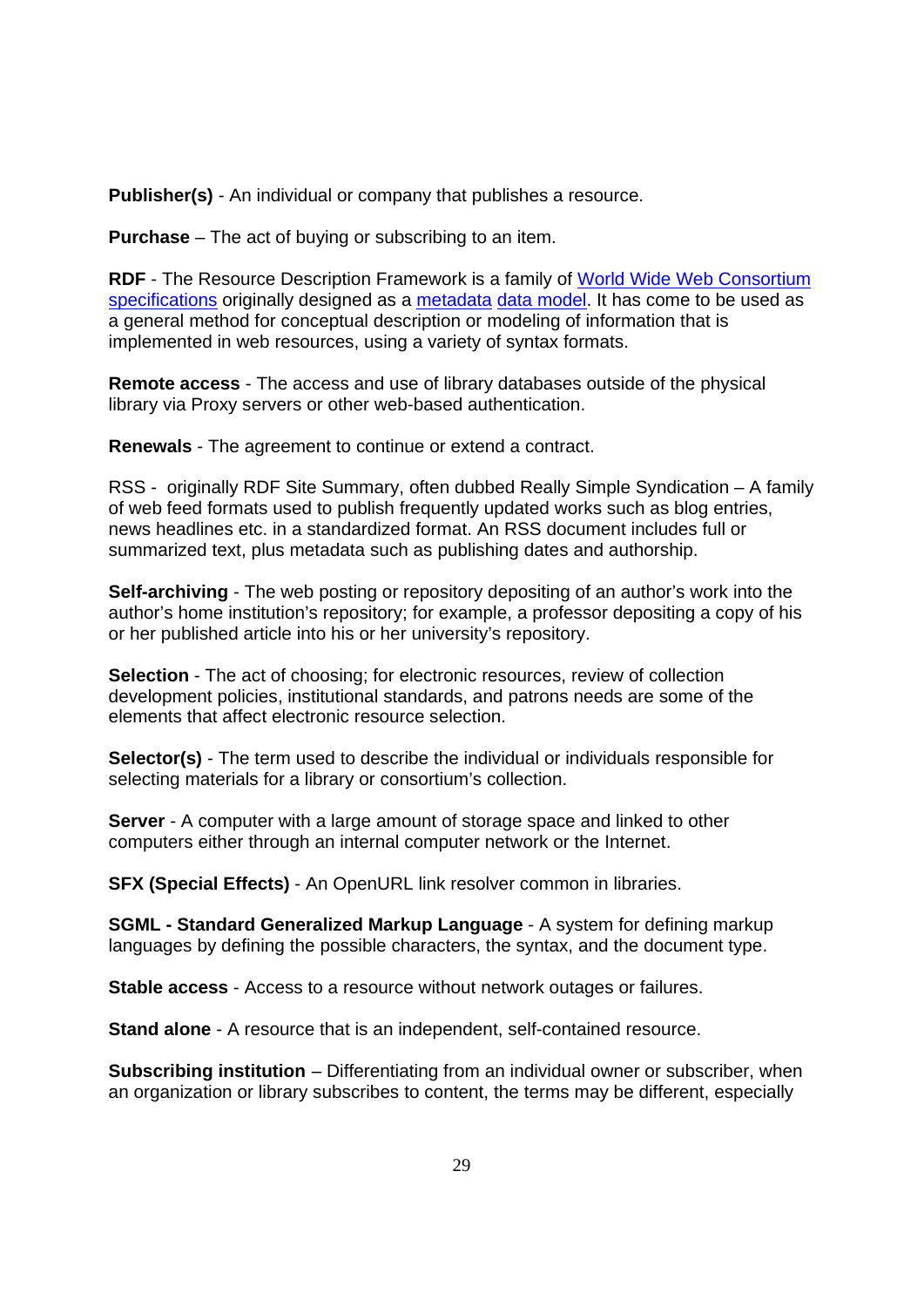for methods and terms of access and allowing for access to media included in the form of a CD or DVD inserted with a print volume.

**Subscription** - Payment made to gain access to a resource or a service.

**SUSHI -** Standard Usage Statistics Harvesting Initiative

**Third Party** - A party involved in a situation even though it is not one of the two main parties involved; a subscription agent is a third party to information providers and libraries.

**Training and support** - Refers to additional software to support installation of content; can be made available via e-Mail, phone or fax during regular business hours and involves problem-solving and troubleshooting; can also include "train the trainer" sessions for library staff via in-person or webinars, etc..

**Unauthorized use** - The Licensee shall not knowingly permit anyone other than Authorized Users to use the Licensed Materials.

**UNICODE (as in compliance)** - A standard set of characters and symbols shared across multiple languages to ensure consistent representation in binary form; UNICODE compliance is important to prevent information loss and enable accurate recall.

**Up-time** - The period of time that a resource is available and up on the network or Internet.

**URL - Uniform Resource Locator** - The address of a digital document on the Internet.

**Use, User, Usage statistics** - The frequency of resource access as made by patrons; usage statistics, or the total numbers of times each resource is accessed, is used for evaluation purposes.

**User training or instruction** - Library instruction or bibliographic instruction for users about how to navigate a source, find and search for information, or increase information literacy

**Vendor** - An individual or institution selling or leasing a resource.

**Walk-in user** - Visitors who have permission to use the institution's publicly available computers and shall have access to the licensed resource.

**Web browser** - A computer program that retrieves sites or information from a network, such as the Internet.